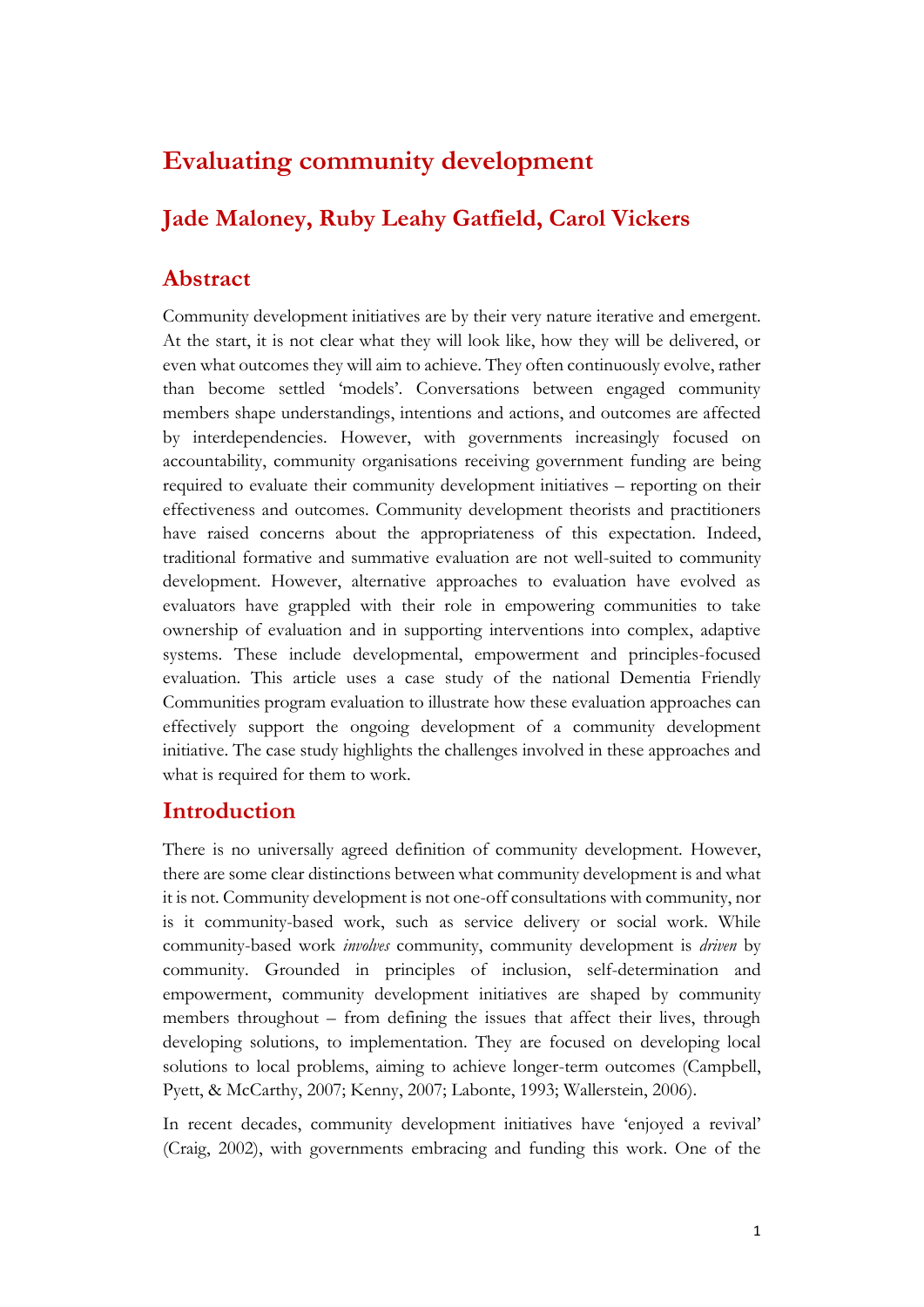drivers for this shift is the recognition that community factors can undermine the impact of initiatives intended to change individual attitudes and behaviours, or disrupt the sustainability of change (Weiss, 2002).

At the same time, with governments increasingly focused on accountability, community organisations receiving government funding are being required to evaluate their community development initiatives and report on their effectiveness and outcomes. Community development theorists and practitioners have raised concerns about the appropriateness of this expectation, including: the disproportionate resources required for measurement of small grants (Wadsworth, 1991); the emphasis on accountability and reporting to funders rather than learning, improvement and accountability to community (Liket, Rey-Garcia & Maas, 2014; Craig, 2002); the inappropriateness of accountability for pre-determined outcomes instead of responsivity to community; and the focus on quantitative measurement (Rawsthorne & Howard, 2011; Weiss, 1998).

In this article, we explore the nature of these concerns. We then highlight alternative approaches to evaluation that can support community development practitioners. These include developmental (Patton, 2008), empowerment (Fetterman, Kaftarian & Wandersman, 2015), and principles-focused evaluation (Patton, 2017). These approaches are consistent with the philosophy and practical realities of community development initiatives.

We then offer a case study of the national Dementia Friendly Communities program evaluation to illustrate how these evaluation approaches can effectively support the ongoing development of a community development initiative in practice. The case study highlights the challenges involved in these approaches and what is required for them to work.

# **The complex and adaptive nature of community development**

There are a range of theoretical approaches to community development, including Asset-Based Community Development (Kretzmann & McKnight, 1996), capacity building, community empowerment and dialogical approaches (Gilchrist & Taylor, 2016; Rawsthorne & Howard, 2011; Westoby & Dowling, 2013). What they have in common is a "need to be organic, arising from and responding to community processes" (Rawsthorne & Howard, 2011, p. 25). At the start, it is not clear what community development initiatives will look like, how they will be delivered, or even what outcomes they will aim to achieve. They often continuously evolve, rather than become settled 'models'. Conversations between engaged community members shape understandings, intentions and actions, and outcomes are affected by interdependencies.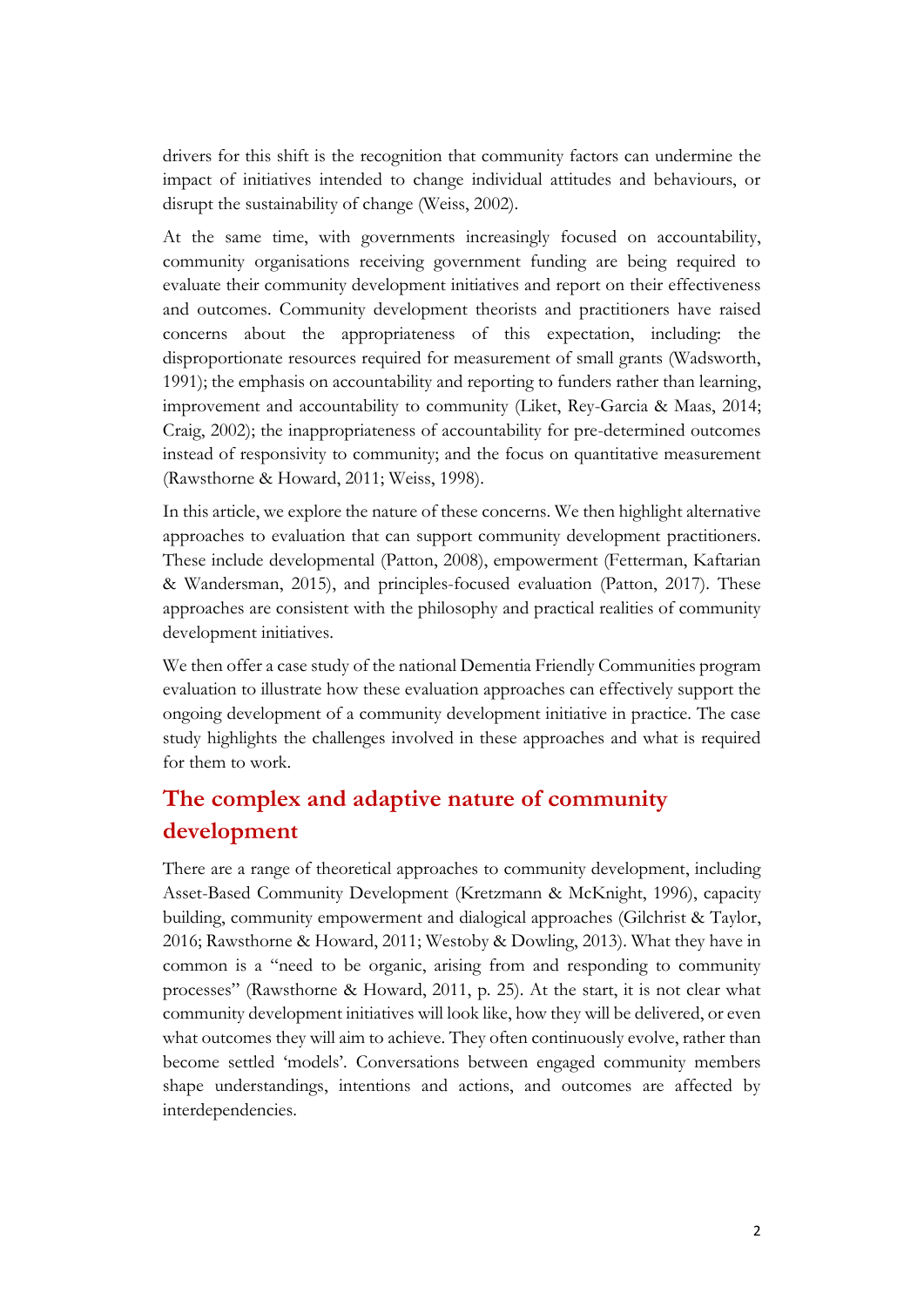Community development initiatives can be understood as complex and adaptive. The characteristics of complex, adaptive systems include non-linearity (there is a level of unpredictability in the process and the outcomes), emergence (patterns emerge from interactions and the whole of the interactions 'become greater than the separate parts'), dynamism (interactions within and between subsystems are turbulent and somewhat unpredictable), adaption (elements respond and adapt to each other and their environment), uncertainty ('processes and outcomes are unpredictable, uncontrollable, and unknowable in advance', and co-evolution (agents interact and co-evolve) (Patton, 2011, p. 8).

## **Community development concerns about measurement and evaluation**

In the context of neo-liberalism and new managerialism, the relationship between government and non-government providers has become one of 'purchaser' and 'provider', with government 'steering' the way. Organisations receiving government funding for community development initiatives are expected to meet significant accounting and reporting requirements (Rawsthorne & Howard, 2011, p.21–23). The requirement to evaluate community development initiatives has given rise to several concerns among community development theorists and practitioners.

Firstly, there are suspicions about the purpose of evaluation. Many community development practitioners question the legitimacy of evaluation, viewing it as a mechanism to either defend current operations or justify reductions in funding (Craig, 2002; Epstein, Tripodi & Fellin, 1973). Organisations feel pressured to demonstrate positive outcomes to "demonstrate their raison d'etre" (Liket et al., 2014, p.171) and secure ongoing funding (Craig, 2002; Rawsthorne & Howard, 2011). In practice, governments conduct evaluations for different purposes, the most common of which are accountability, learning and improvement (Vo & Christie, 2015). However, in the context of new managerialism, the focus can be on a narrow conception of accountability and economic efficiency. Evaluation conducted for accountability or audit purposes ('to check') rather than inquiry and improvement purposes ('to learn'), has led community development practitioners to question how funders can best understand what they're doing, without spending a disproportionate amount of time documenting, recording and reporting (Wadsworth, 1991). These concerns about the time and resources required for evaluation are amplified when the purpose of evaluation is unclear (Craig, 2002).

Secondly, community development practitioners question the usefulness of evaluation, commonly believing that money spent on evaluation would be better spent addressing immediate, on-the-ground needs (Kenny, 2002). This is unsurprising, given that concerns about non-use of evaluations have plagued the profession since its establishment (Brandon & Singh, 2009; Patton, 2008). In practice, "non-profits struggle to perform useful evaluations, especially when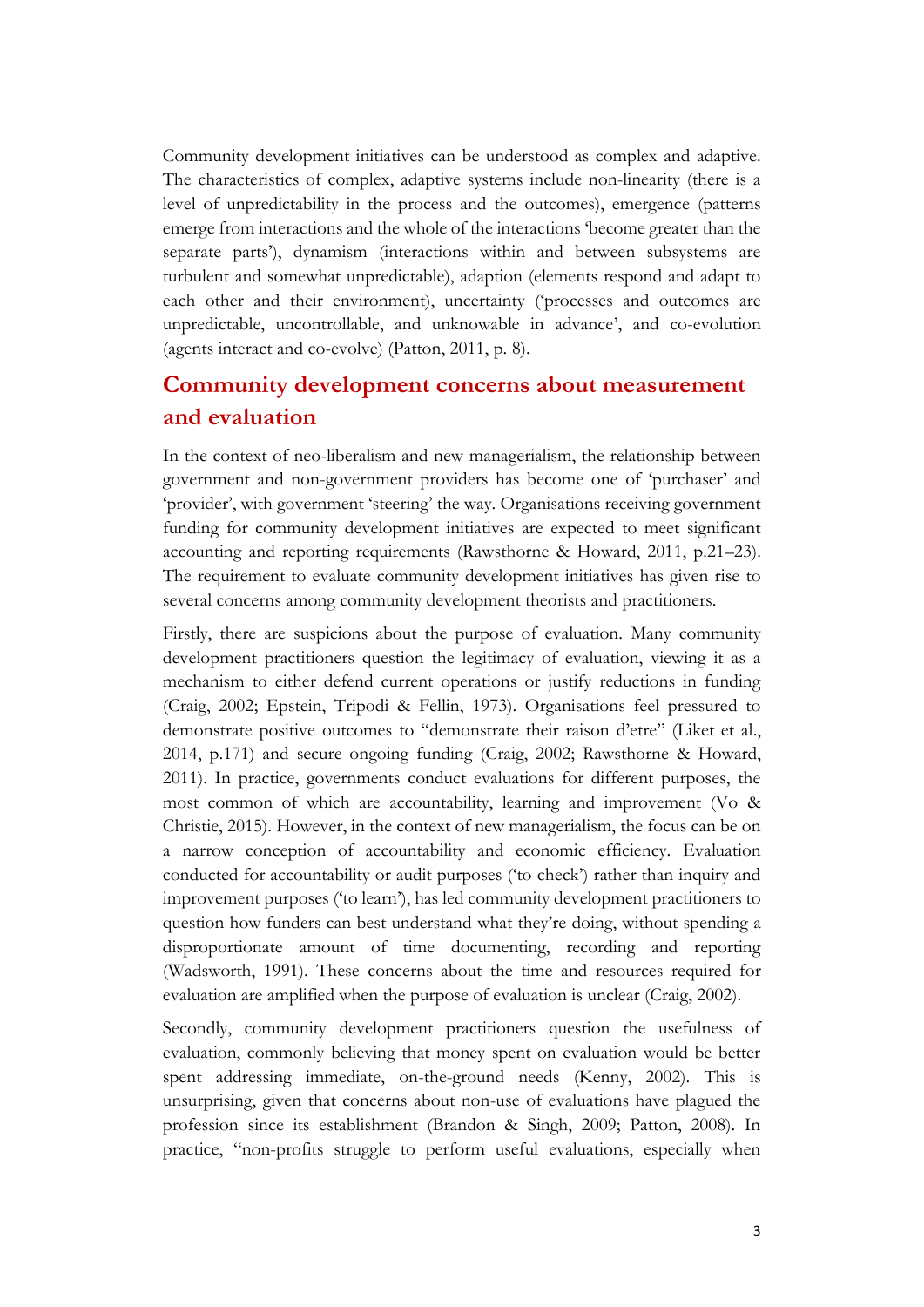conducted under accountability pressures" (Liket et al., 2014, p. 173). Evaluation is often dismissed as a chore, rather than an opportunity for continuous improvement.

Thirdly, there are questions about whether evaluation can appropriately capture the value of community development. As Kenny put it, funding bodies' "purposes of providing value for money are not served well if the evaluation does not "get at" either the qualitative nature of people's experience, or it counts the wrong things or at the wrong times, or if it is done for the wrong purposes" (Wadsworth, 1991, p. iii). Others have identified issues with the linear logic models that often form the basis of evaluations because it is hard to identify what success will look like and to anticipate or confidently determine causes and effects of community development initiatives embedded in a complex web of interdependencies (Rawsthorne & Howard, 2011).

Fourthly, evaluation is complex, with a myriad of conflicting conceptual approaches and difficult to decipher jargon. Organisations are often confused by the claims and counter-claims of evaluators representing different schools of thinking (Epstein et al., 1973). This makes it difficult for them to identify and make a strong argument for the most appropriate approach to suit their context.

Like "research" and "science", evaluation has become a technical speciality with its own language and high priests. This often makes it difficult… to feel confident (Wadsworth, 1991, p. iii).

Meanwhile, professional expertise can be out of reach because of limited budgets (Liket et al., 2014). In this context, community development practitioners commonly perceive monitoring and evaluation as 'demanding and often ineffective technical tasks that have to be done to please some external body" (Kenny, 2002, p. 2).

## **Situating concerns in the context of traditional evaluation**

The concerns that community development theorists and practitioners raise about evaluation are substantial. However, they seem to relate primarily to traditional approaches to evaluation, as well as the reporting requirements set by some funding bodies.

Until the 1970s, evaluations tended to focus on whether programs achieved their intended outcomes (Weiss, 1988). Over time, the focus extended from outcomes to processes, as evaluators realised that they could not take for granted that programs were being implemented as intended, and as they needed to understand whether differences in outcomes were attributable to differences in intervention implementation (Weiss, 1998).

Traditionally, the main approaches were *formative* and *summative evaluation*. In a *formative evaluation*, the focus is on program improvement and preparing for summative evaluation. In a *summative evaluation*, the focus is on assessing the merit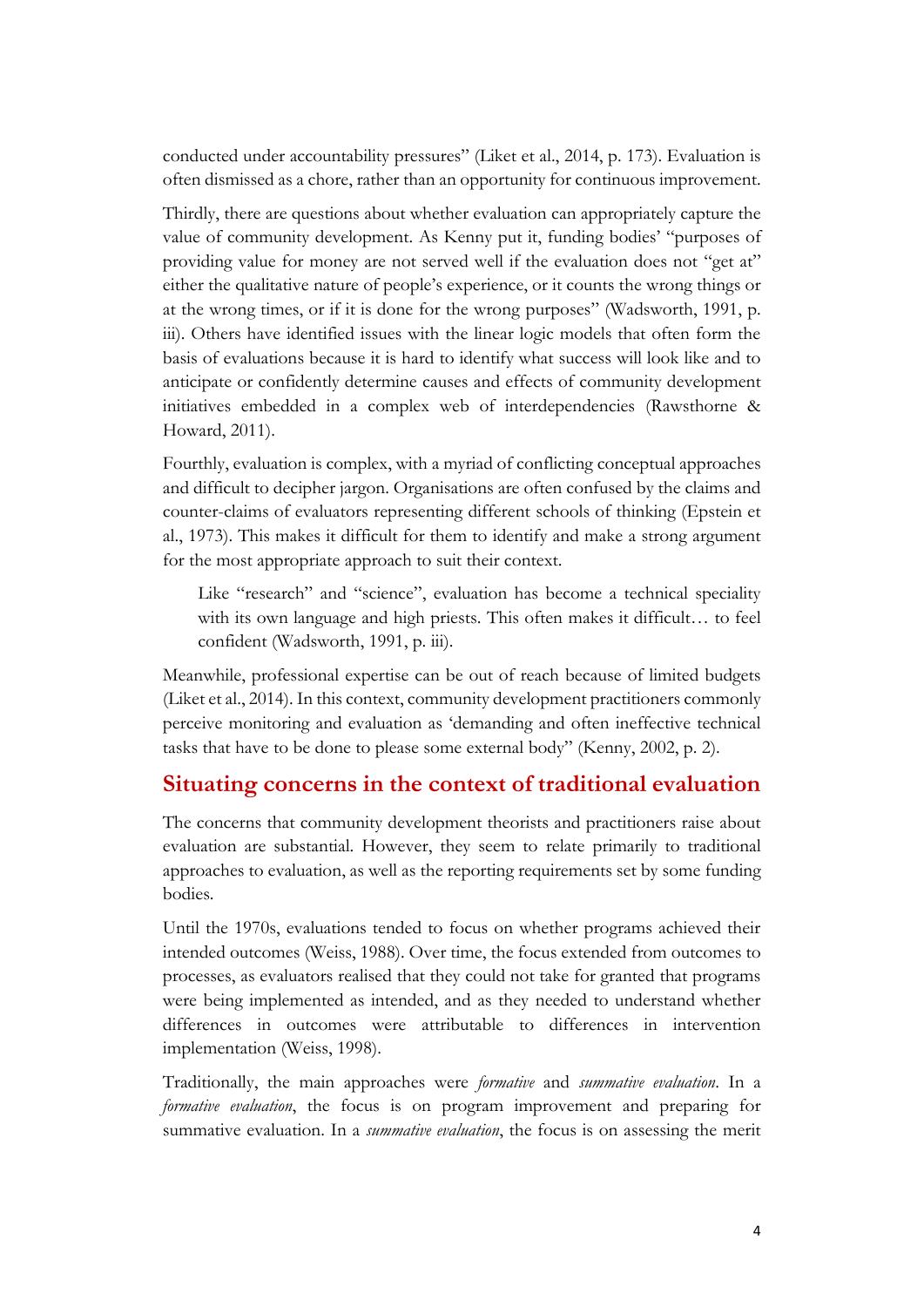and worth of a 'stabilised' program 'model'. In this context, the assumptions are that 'the root cause of the problem being addressed is known and bounded', the intervention is 'well conceptualised', the goals are clear, and the variables likely to affect outcomes are 'controllable" (Patton, 2011, p. 23). Evaluators act as 'fidelity police' – checking for the faithful implementation of a model (Patton & Cabaj, 2015).

For a long time, the only form of evaluation with 'professional legitimacy' was quantitative, preferably randomised control trials (Weiss, 1998). However, it has been recognised that when the goal of an intervention is to change the community, not the individuals in it, randomisation is extremely difficult, if not impossible (Weiss, 2002). While there still exist proponents of hierarchies of evidence – in which systematic reviews of randomised control trials are at the pinnacle – key evaluation theorists recognise that "there is no one best way to conduct an evaluation" (Patton, 2011, p. 15). Methodological appropriateness – having the right evaluation design for the nature and type of intervention, existing knowledge, available resources, intended uses of the results, and other factors – is what is required for evaluation to best answer questions about what works, for whom, where, when, how and why (Donaldson et al. 2010, pp.31–34; Patton, 2014).

Contemporary evaluation practitioners take very different approaches – from the technocratic to the participatory and empowering – related not only to the purpose of the evaluation, but to different research paradigms and values (Caracelli, 2000). Conceptualisations of the role of the evaluator have also expanded from objective outsider to collaborative investigator, problem solver, and critical friend assisting in program development or improvement (Caracelli, 2000).

Evaluators have evolved their approaches to address the challenges that have limited the usefulness of traditional approaches (Fetterman, Kaftarian & Wandersman, 2015). Stakeholder involvement approaches – from collaborative (involvement) to participatory (joint ownership) to empowerment (conducted by community with evaluator as coach) – have become increasingly popular in addressing concerns about relevance, trust and use in evaluation (Fetterman, Rodriguez-Campos & Zukowksi, 2018). Putting more control in the hands of stakeholders is a key factor in the increasing use of evaluations (Maloney, 2018).

Recognising that "not all forms of evaluation are helpful" and that some are actually the "enemy of social innovation", theorists like Patton have also developed new approaches to evaluate interventions into complex adaptive systems (Patton, 2007, p. 28).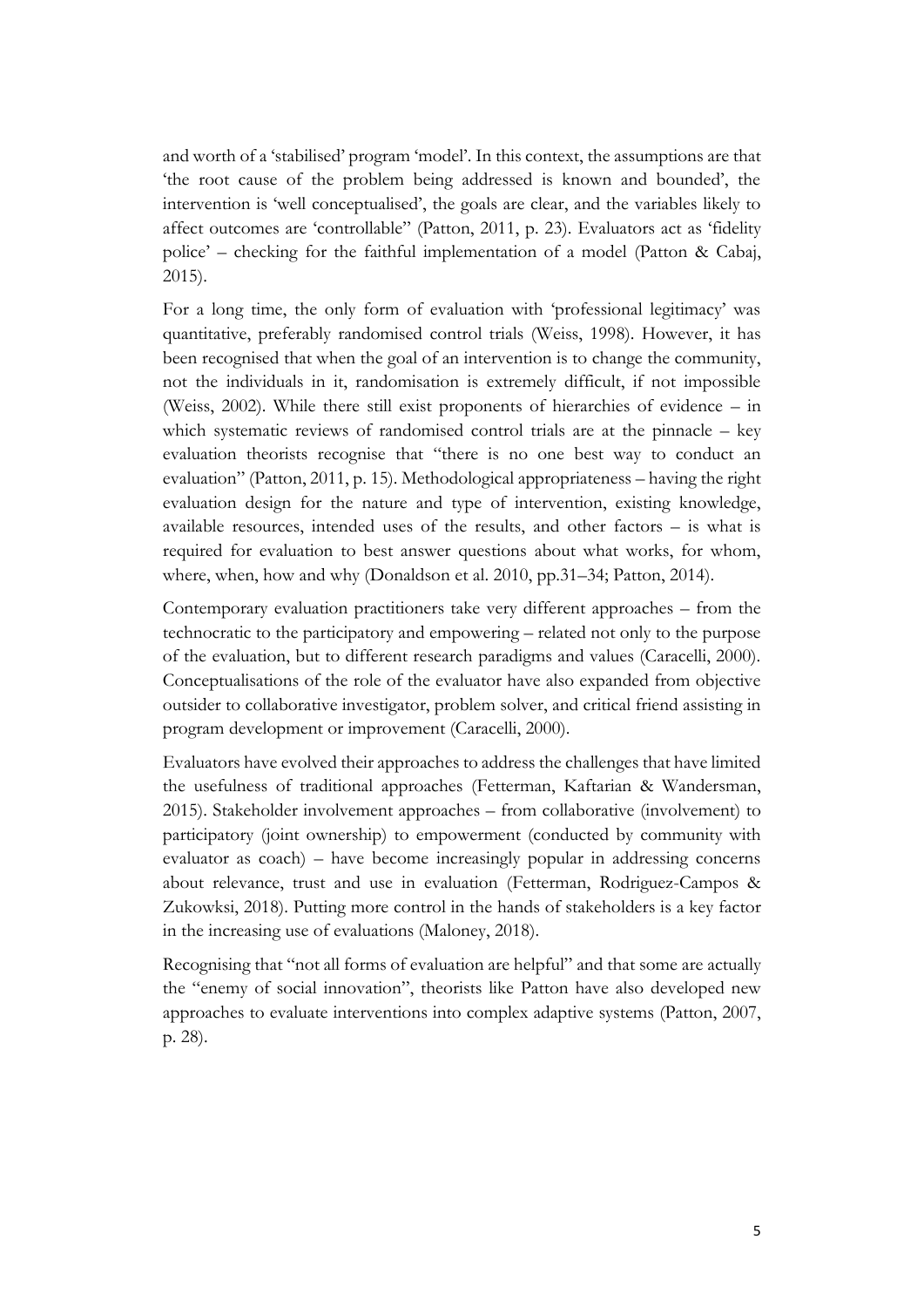# **Evaluation approaches suited to community development**

There are various contemporary approaches to evaluation better suited to community development than to traditional formative and summative evaluation or to randomised control trials. We have identified three approaches that we think are the most valuable to community development practitioners, given their consistency with the philosophy and practical realities of community development. These are developmental, empowerment, and principles-focused evaluation.

All three approaches can all be considered within the framework of utilisationfocused evaluation (Donaldson et al., 2010; Patton, 2017). "Utilisation-focused evaluation answers the question of whose values will frame the evaluation by working with primary intended users" (Donaldson et al., 2010). The focus is on intended use by intended users (Patton, 2008). In the context of community development, this can enable practitioners to inform the evaluation focus and approach and use the evaluation for learning.

The three approaches are outlined below to enable community development practitioners to consider when they may be appropriate for use, the challenges and factors important to their successful implementation. This section also provides a background to understanding how the approaches were applied in practice to the case study in the following section.

#### **Developmental evaluation**

Developmental evaluation grew out of Patton's need for an alternative approach to *formative* and *summative evaluation* to support a community leadership initiative that required ongoing adaptation to changing contexts and cohorts (Patton, 2011). The approach has gained traction since first introduced in 1997, and is now being used to support interventions in complex systems in various countries and contexts around the world, including Australia and New Zealand (Patton, McKegg & Wehipeihana, 2015; Patton & Cabaj, 2015).

While Patton commonly refers to developmental evaluation as suited to evaluations of social innovations, many of the characteristics of social innovations (such as emergence) are shared by community development. Patton's approach to evaluation is influenced by his time supporting community development while in the Peace Corp in the 1970s (Patton, 2011).

The developmental approach addresses many of the concerns identified by community development practitioners about evaluation. It supports development rather than providing judgement; it does not require outcomes to be pre-determined but allows for measures to evolve; it engages with system dynamics; and it centres accountability on those driving the initiative, their values and commitments. The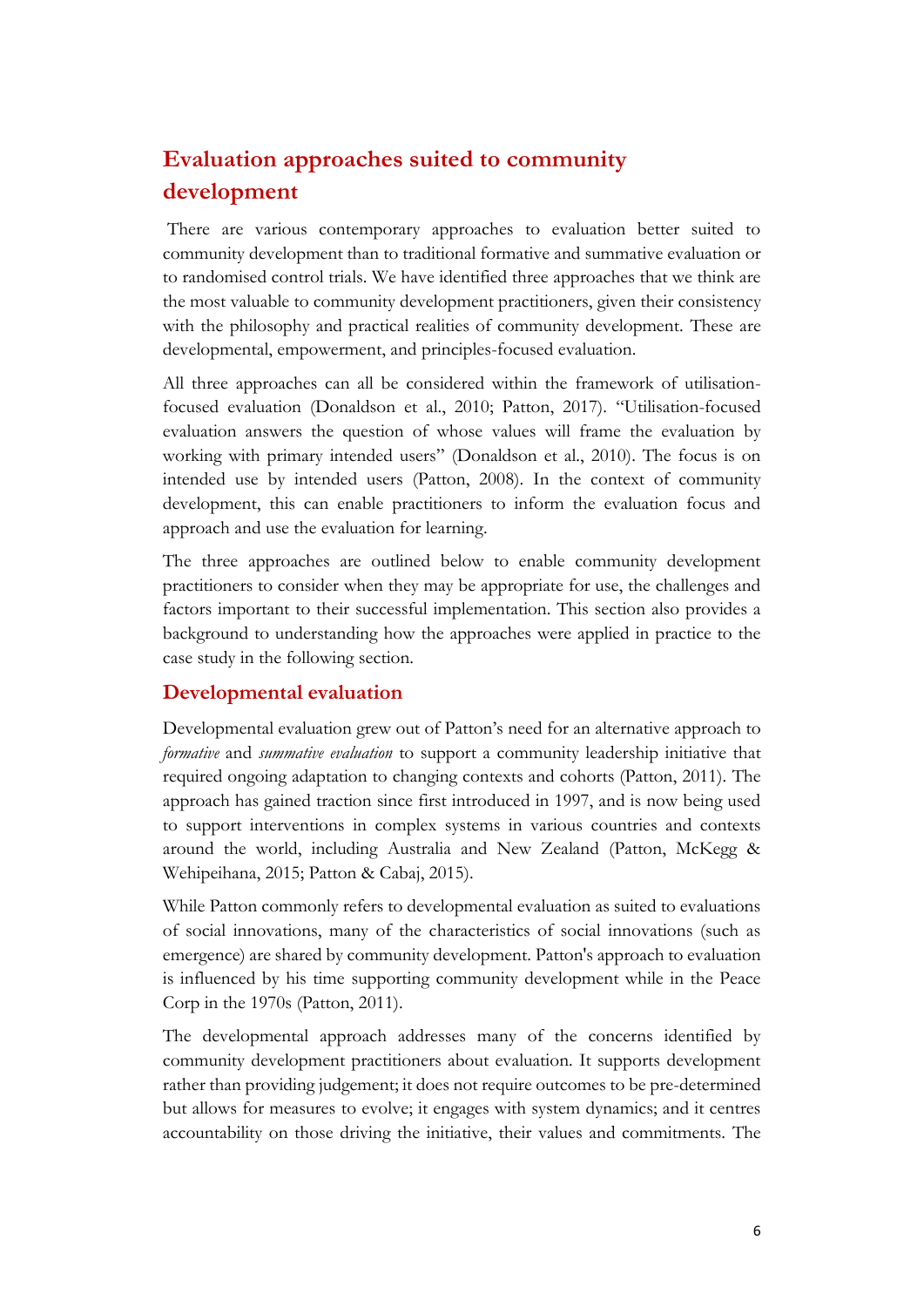differences between developmental and traditional evaluation outlined in Table 1 (which are necessarily overgeneralised given the varied nature of traditional evaluation) highlight how the developmental evaluation approach suits the complex, adaptive and emergent nature not only of social innovation but community development.

| 1 adie 1.<br>Differences between traditional and developmental evaluation                  |                                                                                                                                                                                                                                 |  |  |  |  |  |  |
|--------------------------------------------------------------------------------------------|---------------------------------------------------------------------------------------------------------------------------------------------------------------------------------------------------------------------------------|--|--|--|--|--|--|
| <b>Traditional evaluations</b>                                                             | <b>Developmental evaluations</b>                                                                                                                                                                                                |  |  |  |  |  |  |
| or failure                                                                                 | Render definitive judgements of success Provide feedback, generate learnings,<br>support direction or affirm changes in<br>direction                                                                                            |  |  |  |  |  |  |
| goals                                                                                      | Measure success against pre-determined Develop new measures and monitoring<br>mechanisms as goals emerge and evolve                                                                                                             |  |  |  |  |  |  |
| independence and objectivity                                                               | Position the evaluator outside to assure Position evaluation as an internal team<br>function which is integrated into action<br>and an ongoing interpretive processes                                                           |  |  |  |  |  |  |
| cause-effect logic models                                                                  | Design the evaluation based on linear Design the evaluation to capture system<br>dynamics, interdependencies<br>and<br>emergent interconnections                                                                                |  |  |  |  |  |  |
| across time and space                                                                      | Aim to produce generalisable findings Aim to produce context-specific<br>understandings that inform ongoing<br>innovation                                                                                                       |  |  |  |  |  |  |
| funders                                                                                    | Have the accountability focused and Have the accountability centred on<br>directed to external authorities and innovators' deep sense of fundamental<br>values and commitments                                                  |  |  |  |  |  |  |
| and locate blame for failures                                                              | Identify the accountability to control Learn to respond to lack of control and<br>stay in touch with what's unfolding and<br>respond strategically                                                                              |  |  |  |  |  |  |
| the<br>control<br>of<br>based on their perspective of what's organisationally<br>important | Position the evaluator as the person in Position the evaluator as a collaborator<br>evaluation and in the change effort in order to design a<br>responsible for determining the design process that matches philosophically and |  |  |  |  |  |  |

| Table 1. | Differences between traditional and developmental evaluation |  |  |  |
|----------|--------------------------------------------------------------|--|--|--|
|          |                                                              |  |  |  |

In practice, in a developmental evaluation, the evaluator facilitates regular data-based discussions about what is working and what isn't and what that means for practice (Gamble, 2008; Patton, 2011). They can draw on a range of methods, as appropriate to the context. Participatory action research – which is commonly used in community development - and developmental evaluation are mutually reinforcing

Engender fear of failure Supports hunger for learning Source: Patton, M.Q. (2007). Developmental Evaluation: Evaluation for the Way We Work. *The Nonprofit Quarterly*, p. 29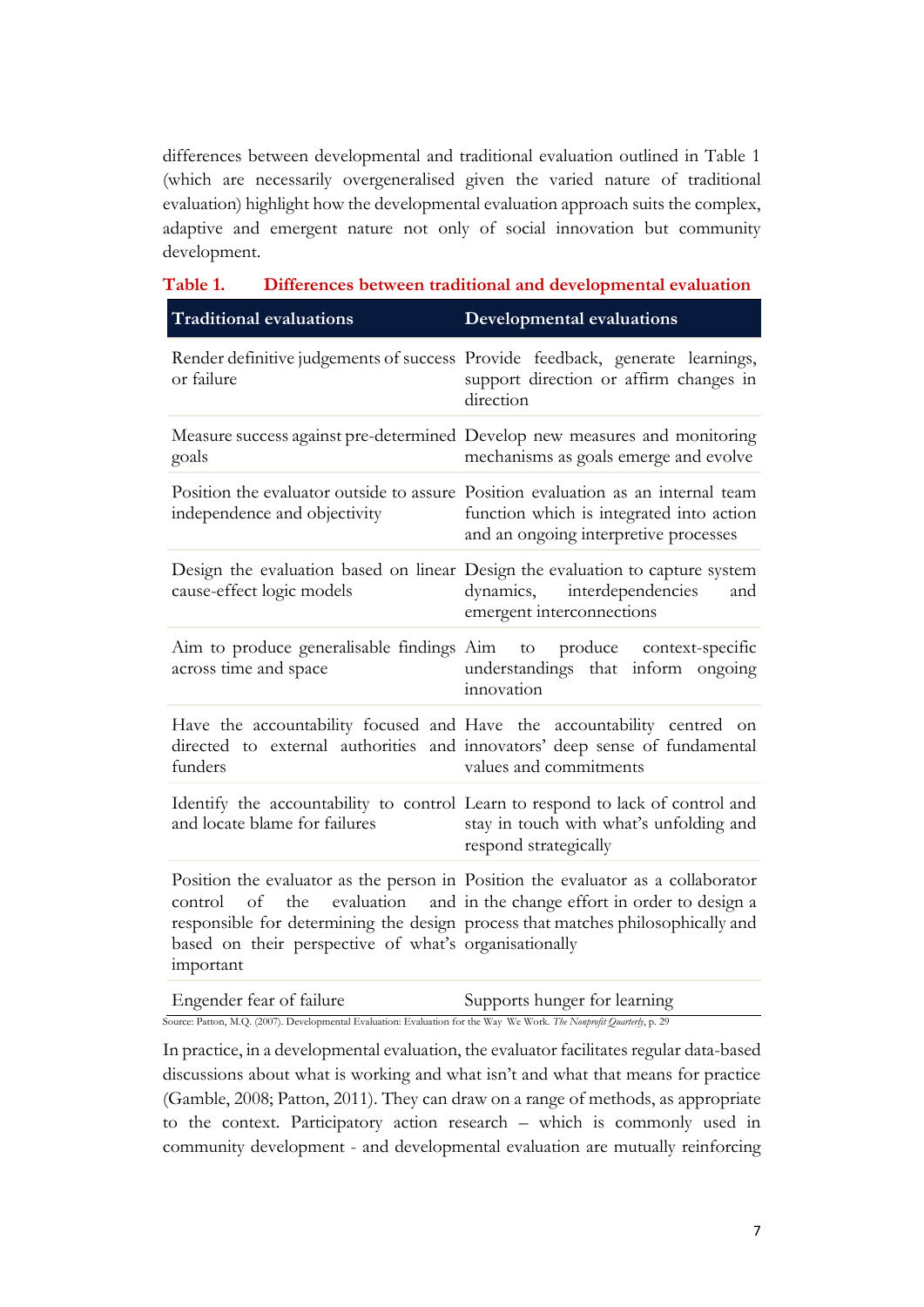(Patton, 2011). Four characteristics of action research reflect evaluation appropriate to community development: purpose – for action, not only understanding; epistemology – relevant and valid knowledge is produced through action; contextualisation – understanding is embedded in local settings; and greater equality between evaluators and actors (Stern in Patton, 2011).

Some critics have taken developmental evaluation to be about dialogue devoid of evidence. However, in principle, the emphasis of the dialogue in developmental evaluation is in understanding and interpreting evidence in context to enable decision-making about the most appropriate next steps. Developmental evaluators require a 'deep methodological toolkit' to draw in appropriate evidence to inform practical dialogue (McKegg, 2014). Additionally, for the process to most effectively influence the ongoing development of an initiative, the organisation must be supportive, the program team must be open to findings they may not want to hear, the evaluator must have the skills and sensitivity to support critical reflection, and the program and evaluation teams must be flexible (McKegg, 2014).

Evaluators of community development and social innovation will find that these conditions are not always in place. Other challenges to taking a developmental evaluation approach in practice include tendering processes that require planning, budgeting and contracting a long-term evaluation before engaging with stakeholders (McKegg, 2014) and the lack of fit between a developmental approach and the culture of pre-defining outcomes (Hutchinson & Coyle, 2014). The approach can also be resource intensive.

#### **Empowerment evaluation**

When Fetterman first introduced empowerment evaluation in his presidential address to the American Evaluation Society in 1993, there was heated debate among professionals about whether the approach constituted evaluation (Fetterman, Kaftarian & Wandersman, 2015). However, it has since been adopted in countries around the world (Fetterman, Rodriguez-Campos & Zukowksi, 2018).

As conceived by Fetterman, et al. (2015), empowerment evaluation pays attention to both 'scientific process' and 'practical problem solving'. It was designed to respond to the challenge created by governments and private sector funders requiring community organisations – with limited experience in developing and evaluating interventions, and a lack of funding for evaluation – to demonstrate their impact (Fetterman et al., 2015). Thus, it addresses one of the key challenges with evaluation identified by community development practitioners.

Empowerment evaluation "aims to increase the likelihood that programs will achieve results by increasing the capacity of program stakeholders to plan, implement, and evaluate their own programs" (Wandersman & Snell-Johns, 2005, p. 28). In an empowerment evaluation, program staff and community members are in control and the evaluator acts as a critical friend (or coach) – someone who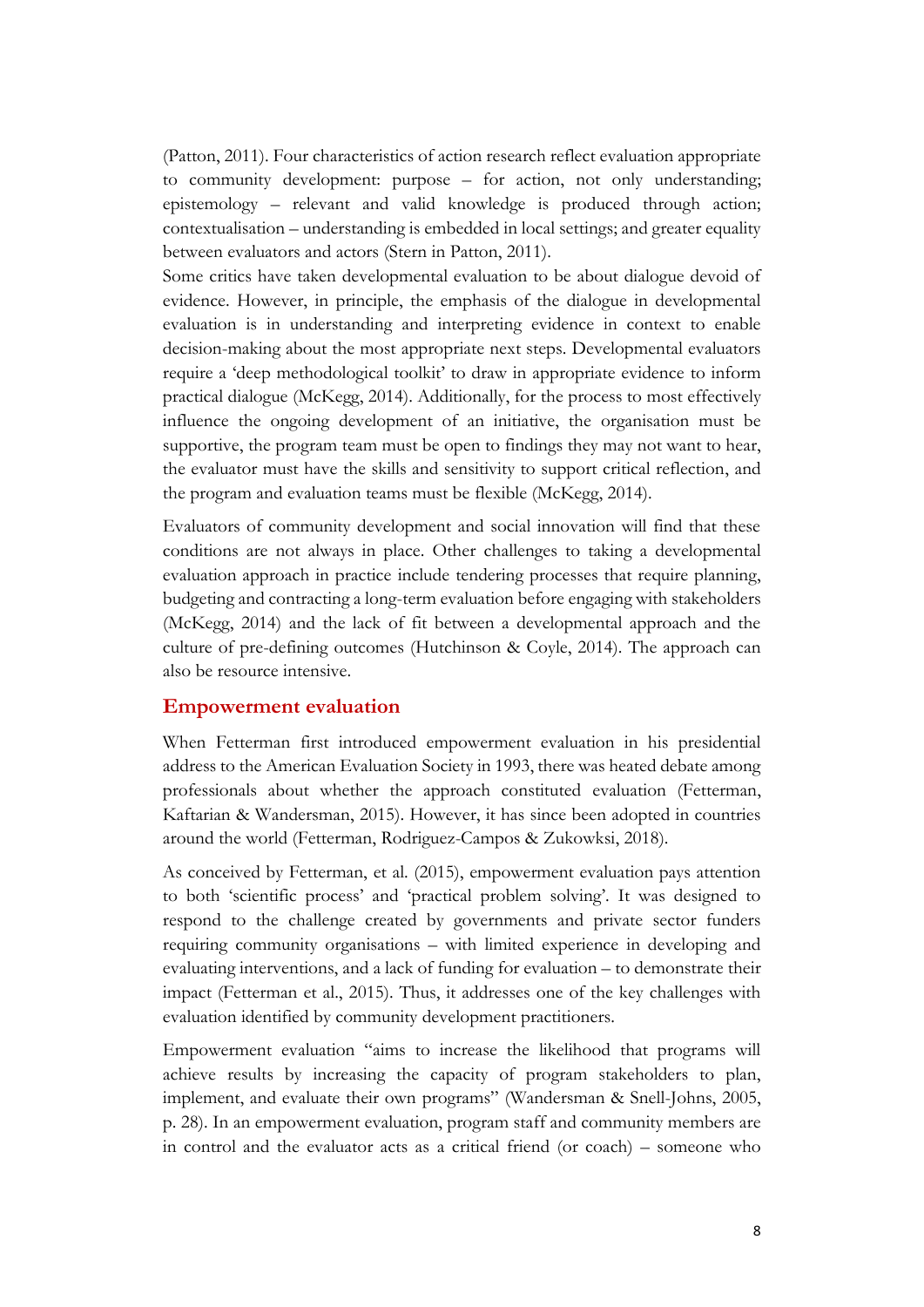believes in the program but is able to ask the critical questions to ensure an honest reflection on the evidence.

Different empowerment evaluation tools and practices have evolved, with the threestep and the ten-step being the most popular (Fetterman, 2015). The three-step approach involves working alongside a community group to do the following (Fetterman, 2015).

- 1. Establish their mission by asking participants to draft mission statements, synthesising these, and build towards a consensus. In this phase, values are also established.
- 2. Take stock of their current status by developing a list of the 10 most important activities to achieve the mission, and then asking stakeholders to rate how well they are doing each of these on a 10-point scale. An overall rating is calculated for each individual and each activity – and the evaluator facilitates a discussion to clarify differences of perspective and test the evidence behind perspectives.
- 3. Plan for the future by developing goals and strategies and identifying the evidence required to track achievement. A range of different methods – conventional and innovative – can be used.

The 10 principles guiding the approach are: improvement, community ownership, inclusion, democratic participation, social justice, community knowledge, evidencebased strategies, capacity building, organisational learning, and accountability (Fetterman et al., 2015). These align with community development principles. Additionally, Freirean pedagogy and empowerment evaluation "share a common emancipatory tradition" (Fetterman, 2017, p. 111), as does an empowerment approach to community development. They share a view that "every person, however ... submerged in the 'culture of silence', can look critically at his or her world through a process of dialogue with others, and can gradually come to perceive his personal and social reality, think about it, and take action in regard to it" (Fetterman, 2017, p. 111).

There has been much criticism of empowerment evaluation, including questions about the extent to which it has actually empowered communities in practice (Donaldson et al, 2010). In part, this relates to the lack of consistency with which the approach has been applied by evaluators, which Fetterman and colleagues have progressively worked to address by strengthening the conceptual clarity of the approach (Donaldson et al, 2010; Fetterman, Kaftarian & Wandersman, 2015). Questions have also been raised about how the approach deals with bias, and thus its credibility, given the role of program stakeholders in the evaluation. Fetterman has challenged this critique – indicating that a 'critical friend' (the role of the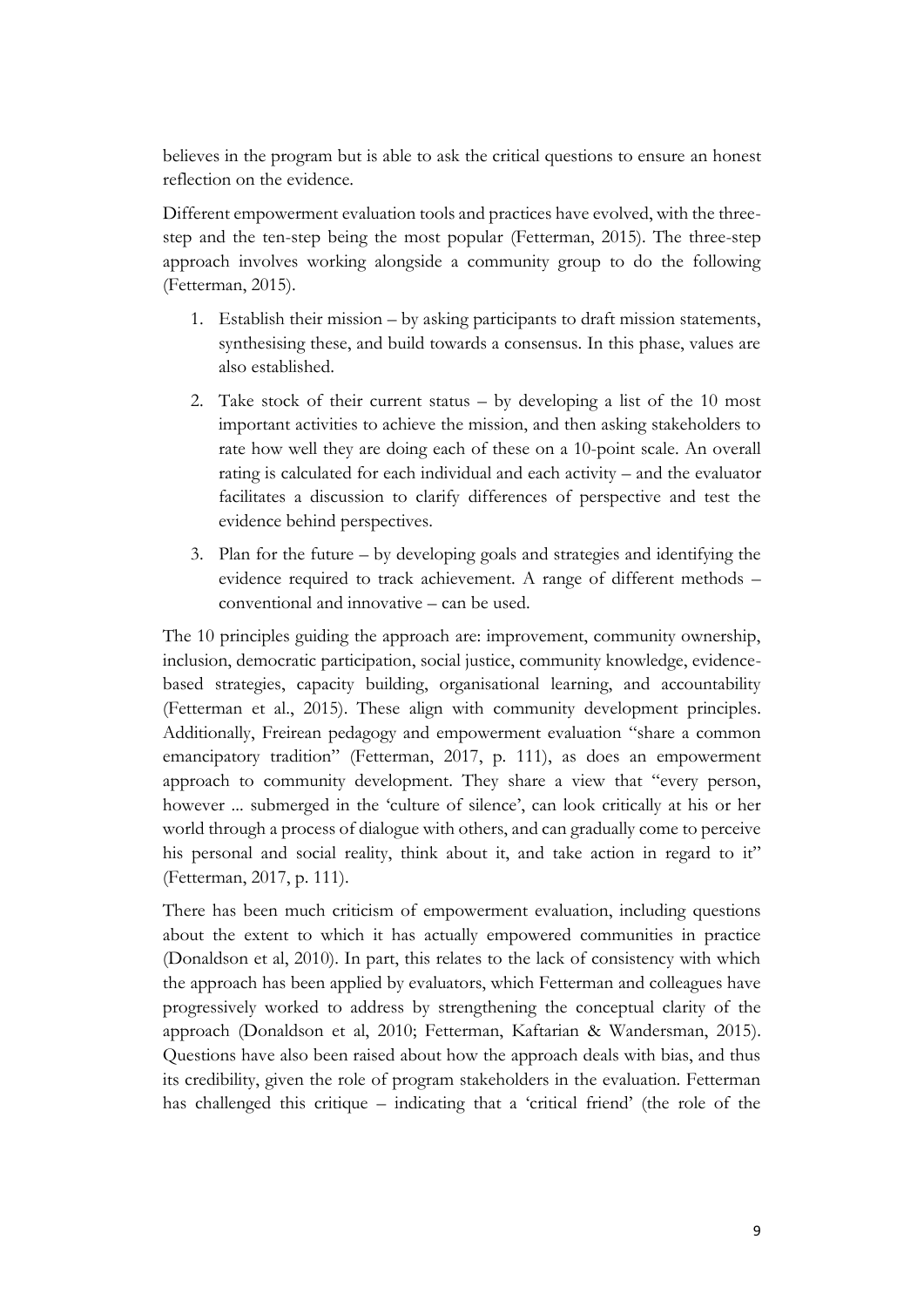evaluator in empowerment evaluation) is able to provide honest, critical feedback (Donaldson et al, 2010).

## **Principles-focused evaluation**

Principles-focused evaluation is a useful approach for evaluating social interventions that are guided by principles rather than a standardised service model (Patton, 2017). This is often an appropriate approach for interventions into complex adaptive systems (Patton, 2017). Principles-focused evaluation is an outgrowth of developmental evaluation, and a principles-focused approach can be used by developmental evaluators to support social innovators to clarify their principles.

Patton's GUIDE framework outlines the characteristics of a good principle.

- **Guide**: provides advice and guidance on how to think, what to value and how to act to be effective; provides direction and supports priority setting.
- **Useful**: is interpretable, actionable, and feasible; can be used to guide decisionmaking.
- **Inspirational:** makes values explicit; provides motivation and inspiration by identifying what matters in how to proceed and the desired result.
- **Developmental**: is adaptable and applicable to diverse contexts over time, providing a way to navigate complexity and uncertainty, and adapt ongoing changes in context.
- **Evaluable:** is possible to document and assess whether the principle is being followed and what results occurred (that is, if implementing the principle took you in the desired direction).

In an evaluation, the evaluator considers whether the principle/s identified for the program:

- are meaningful to the people they are supposed to guide,
- are adhered to in practice,
- supported desired results.

As community development is guided by principles rather than the faithful implementation of a best practice model, the principles-focused approach can provide an appropriate means of assessment. It can also support improvement because the way some principles are constructed means they fail to provide clear guidance, and because there can be a gap between rhetoric and reality (Patton, 2017).

It is still early in the development of principles-focused evaluation theory and practice (Patton, 2017, p. 399). Some have questioned why a principles-focused approach is needed, or raised concerns about principles being vague and needing to focus on outcomes. Patton has addressed these critiques indicating that a principles-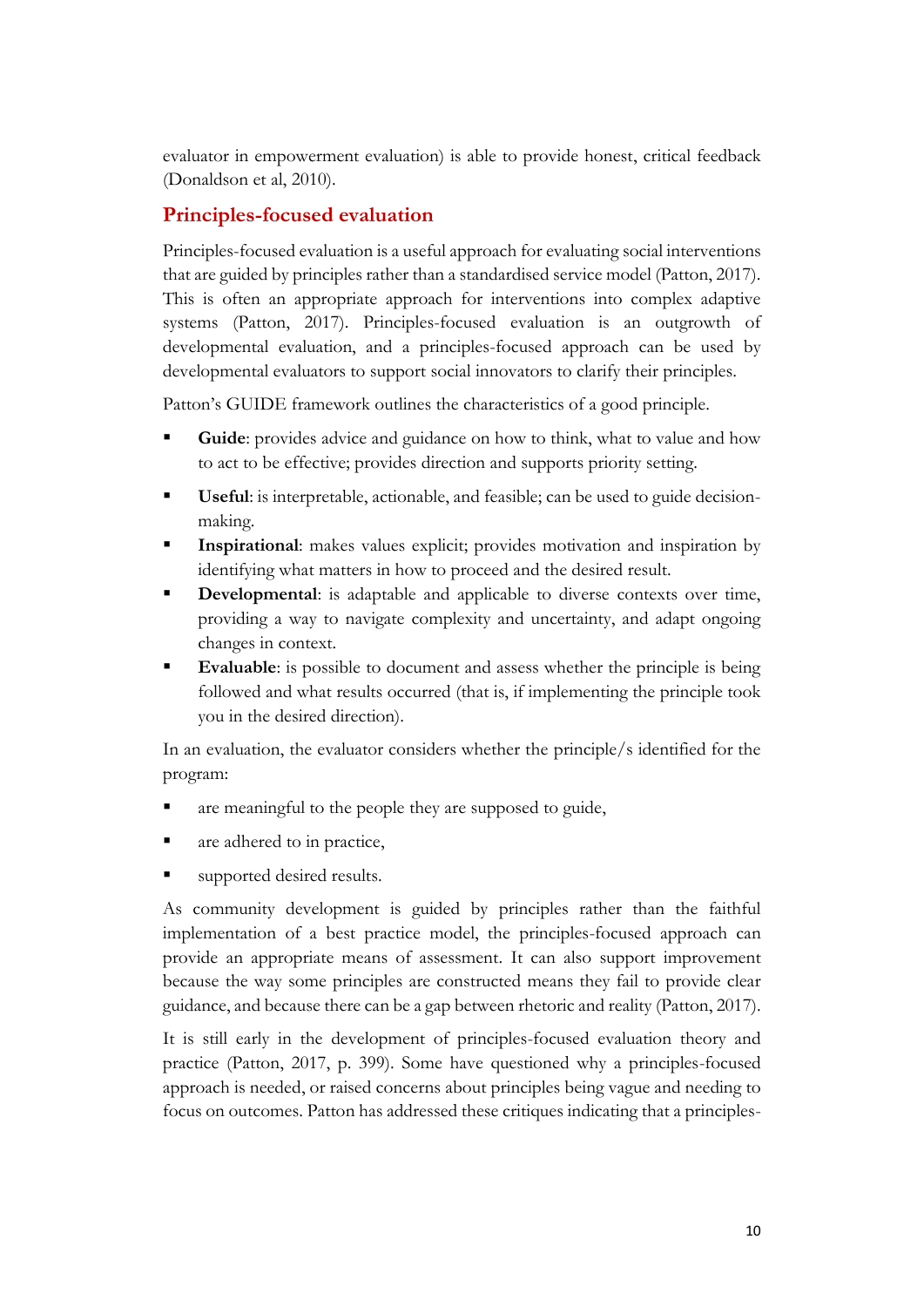focused approach is suited to some contexts, and that effective principles are clear and point to outcomes (Patton, 2017, p. 392–394).

#### **Considering the three approaches**

Given the importance of methodological appropriateness, no one of these approaches will always be appropriate for community development evaluations. However, they all reflect the philosophy and practical realities of community development. Developmental and empowerment evaluation enables communities to drive evaluation (to varying extents), while principles-focused and development evaluation reflects the principles-driven and emergent nature of community development. Thus, each may be appropriate given the right evaluation purpose and questions, authorising environment, organisational support and resourcing. In particular, developmental evaluation requires funding bodies to be open to emerging outcomes, and both developmental and empowerment evaluation require funding bodies to be comfortable with evaluation that is community-driven. In the context of neoliberalism, evaluators and community development practitioners may need to argue the case for these approaches.

## **A developmental evaluation case study in practice**

In 2016, Dementia Australia received funding from the Australian [Department of](http://www.health.gov.au/)  [Health](http://www.health.gov.au/) to develop and implement a three-year national [Dementia Friendly](https://www.dementiafriendly.org.au/)  [Communities](https://www.dementiafriendly.org.au/) program. The initial brief for the evaluation was to use a participatory action research approach to examine the extent to which the program improved awareness and understanding of what it means to be "dementia friendly" across Australia and to identify opportunities for increasing the program's impact and sustainability. As the program had not yet been developed when the evaluators were engaged, the evaluation team identified a developmental approach as an appropriate overarching framework for the evaluation. Given the nature of the program that evolved, the evaluation team also drew on principles-focused and empowerment approaches.

## **Developing the initiative**

In the design phase, the evaluation team worked with the program team to identify evidence about dementia friendly communities from the international literature and staff experience. The evaluation team also supported the program team to source and interpret input from people living with dementia and their families, professionals, and community members through online surveys. Both the literature and the consultations pointed to the importance of principles rather than a set program 'model' for dementia friendly communities. This finding was used to inform the program design and ongoing co-development of the program with people with dementia and their carers (through a Dementia Advisory Group). The key role of the evaluation team in the design has been to bring evaluative thinking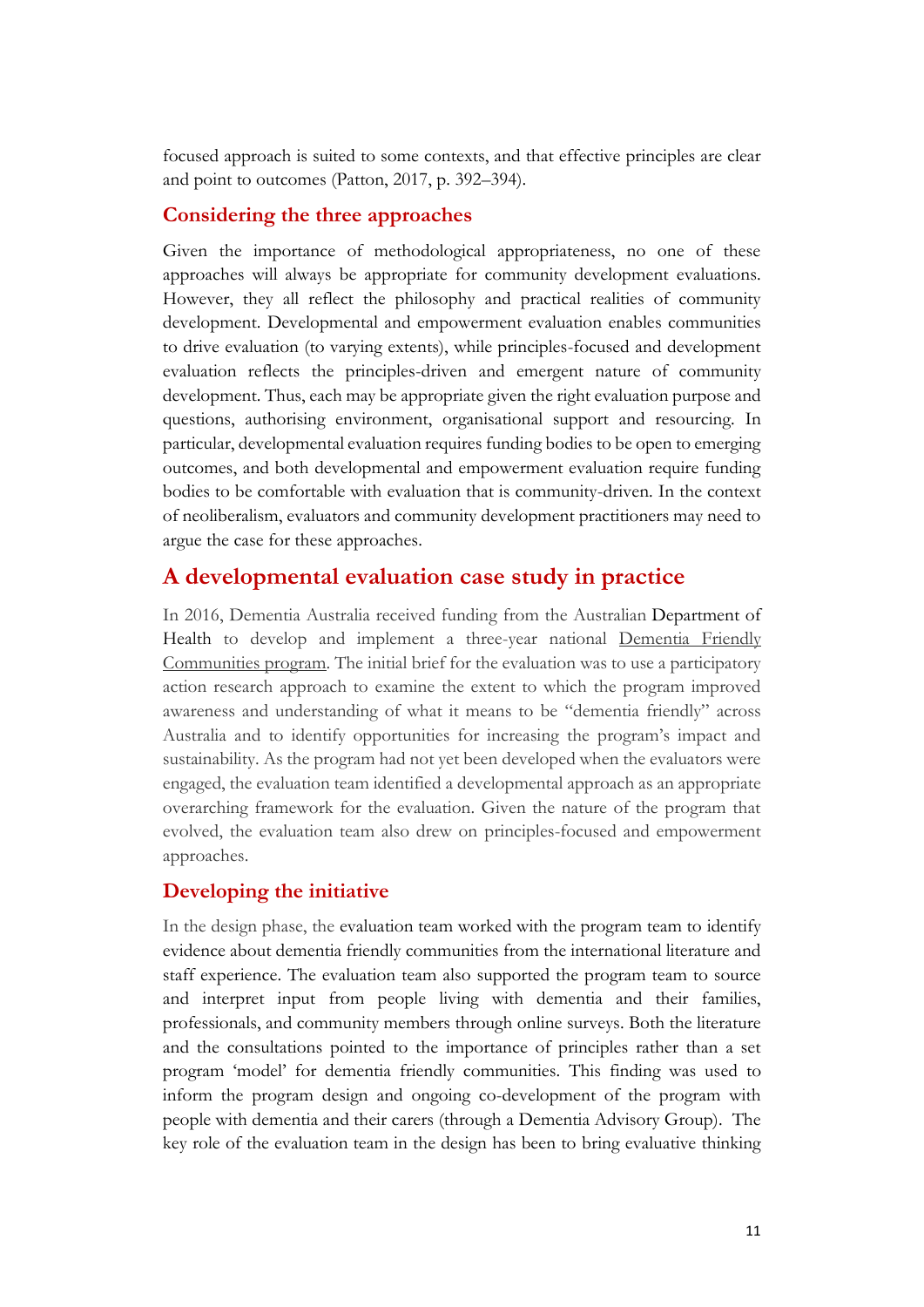to bear on the evolving program design – testing the logic of connections between planned actions and intended outcomes, and consistency with identified guiding principles for dementia friendly communities.

The Dementia Friendly Communities program has evolved into multi-layered community development initiative.

- At the national level, the program is essentially a capacity building approach to community development.
	- An online [Hub](https://www.dementiafriendly.org.au/resources) provides resources and enables people to connect to share local initiatives.
	- An [awareness program](https://www.dementiafriendly.org.au/user/register) provides face-to-face and online awareness sessions about what it means to be dementia friendly.
- At the local level, the model is centred around community empowerment. Grant funding is provided to selected organisations to work with people with dementia and their carers to make their local communities more dementia friendly.

## **Developing the evaluation approach**

As the design progressed, the evaluation team worked with the program team, the Dementia Friendly Communities Steering Committee and the Dementia Advisory Group to co-develop an overall framework for the approach to the evaluation. We held a series of evaluation capacity building workshops – building understanding of theories of change and evaluation approaches and identifying some core data that would support ongoing critical reflection on the evolving program, consistent with a developmental approach. We focused on web analytics and user surveys (including qualitative questions) to understand the nature of engagement, the reason for it, and the usefulness of the resources and connections. We also identified methods that would enable us to assess whether principles were being adhered to in practice. In the early stages, we did not specify the other data collection methods, but left space within the budget to develop these to best support program evolution.

## **Enabling data-based reflections**

The core data has formed the basis of regular reflective discussions between the evaluation and program teams. The evaluation team regularly analysed administrative and survey data from the online Hub to understand patterns of uptake and interaction with the Hub, as well as drop-off points. When reviewing the data with the program team, the evaluators used the frame of 'What? So what? Now what?' (Gamble, 2008) to guide reflection on the data and the developmental directions. This informed ongoing promotion and rollout of the program, as well as content development.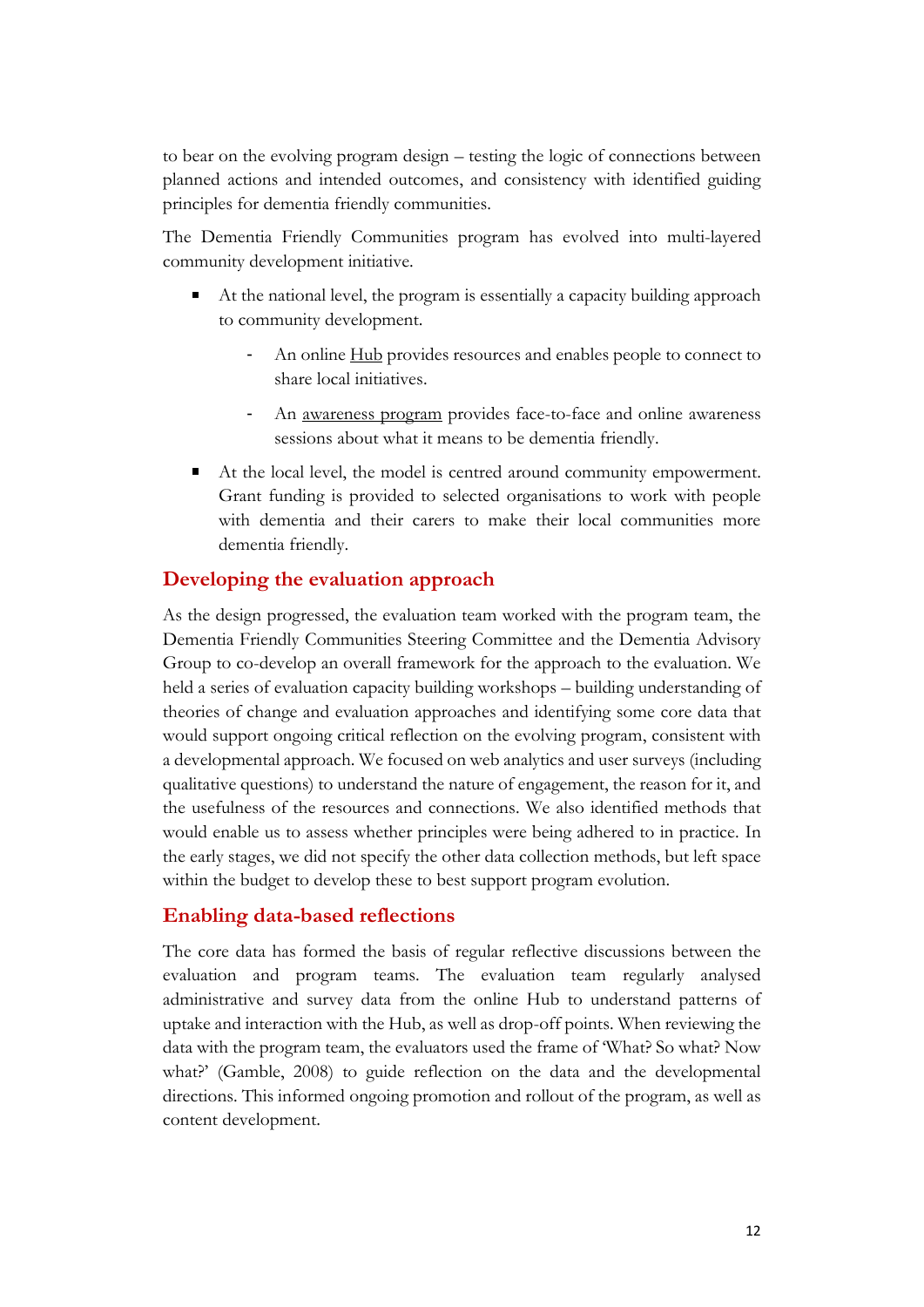While the evaluation team was supporting the program team to stop and reflect on what the data were telling them about what to do next, we also needed to reflect on what the data were telling us about emerging lines of enquiry and interest, and what methods would best enable the evaluation to explore these and contribute to the evolution of the program.

## **Supporting the evolution of the community engagement program grants**

The plan was always for the evaluation team to inform the community engagement program grant application process. We used the principles for the national program and evidence about criteria for success from other 'dementia friendly' initiatives to review the grant application forms and the selection criteria before communities were invited to apply for grants. When the program attracted far more grant applications than originally expected, the evaluation team became involved in the assessment process – informing the refined assessment process, providing a member of the assessment panel, and informing the final review process.

As the 21 funded communities received their grants, the need for self-evaluation tools and case studies emerged. Talking to the project teams, the program and evaluation teams realised that the stories from these projects could be used not only for the evaluation, but to support broader public engagement with the program. In an appropriate format, the stories could help other communities understand what "dementia friendly" might mean in practice and make it accessible – that is, show them that it is something they have the capacity to do. So, the evaluation team updated the case study approach to include the production of videos that could capture stories of change over a 12-month period. This approach capitalised on the evaluation data collection process to support program implementation.

## **Supporting community-level reflective practice and shared learnings**

The evaluation team considered using an empowerment evaluation process in site visits to funded communities to assist stakeholders to identify their mission and selfassess their progress. However, the evaluation and program teams realised that the community project leads were concerned about what evaluation would mean for them and the level of work involved given the size of the grants. Consequently, we decided to use a reflective interview process with project teams, advisory committee members and community stakeholders as a soft-entry point into evaluation.

Even without a formal evaluation process, the evaluation team's initial visits to the selected communities for the video production case studies proved extremely valuable to project teams. The reflective interview process prompted them to think critically about their goals, how they planned to meet these, what would be feasible and sustainable, and what data they should collect from the outset.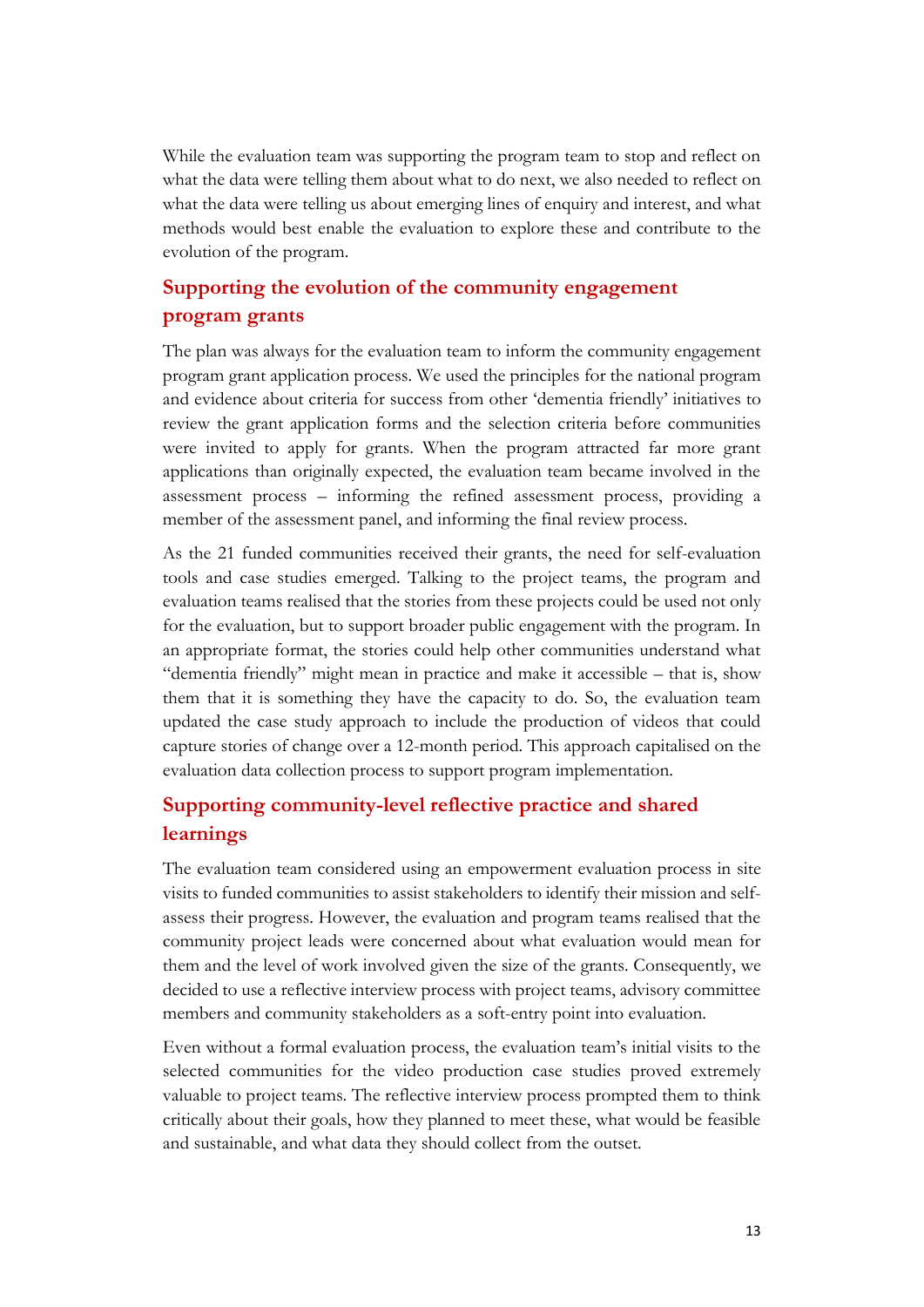During the visits, the team also noticed that communities were facing some common challenges in designing and delivering their projects, while some teams had found ways to overcome these. Subsequently, the team hosted a webinar for all of the project teams to share their learnings and top tips. The findings were then synthesised and circulated to all participants.

#### **Q&A between the evaluators and the program manager**

While the developmental evaluation approach, with the influence of principlesfocused and empowerment approaches, was appropriate to the situation, it was not without its challenges. A verbatim dialogue between the lead evaluator and program manager is used to describe how the evaluation evolved, what worked and what was challenging. This format demonstrates the valuable process of dialogue used throughout the evaluation.

*Evaluator:* Before this project, what was your previous experience with evaluation?

*Program manager:* I mainly had experience of using pre- and post-evaluation surveys. While this aligned with key performance indicators, it provided very little chance for reflection or change along the way. I considered evaluation a separate process that the program team had little to do with and, to be honest, a bit of an administrative burden. I also found that outcomes and learnings would sometimes get lost, or not be valued by the next program team.

At the same time, I was familiar with the concept of continuous improvement and participatory action research. When it came to Dementia Friendly Communities, I knew that a similar approach was needed – something that enabled ongoing development and flexibility – but I wasn't familiar with developmental evaluation.

How did you make that connection?

*Evaluator*: When we read the tender request, we recognised the broader request to support ongoing development of the initiative and we thought the developmental evaluation approach would best enable the evaluation team to support innovation and development at the national and local community levels.

How does the developmental approach differ from your previous experience with evaluation?

*Program manager:* I see the developmental approach as an instinctive way of doing things. In community development, it makes sense for evaluation to be embedded into the program. Rather than collecting and interpreting data separately, sometimes as an afterthought to project activity, developmental evaluation provides an opportunity to test and evolve our ideas in real time, using simple, collaborative processes.

*How have you managed the ever-evolving approach?*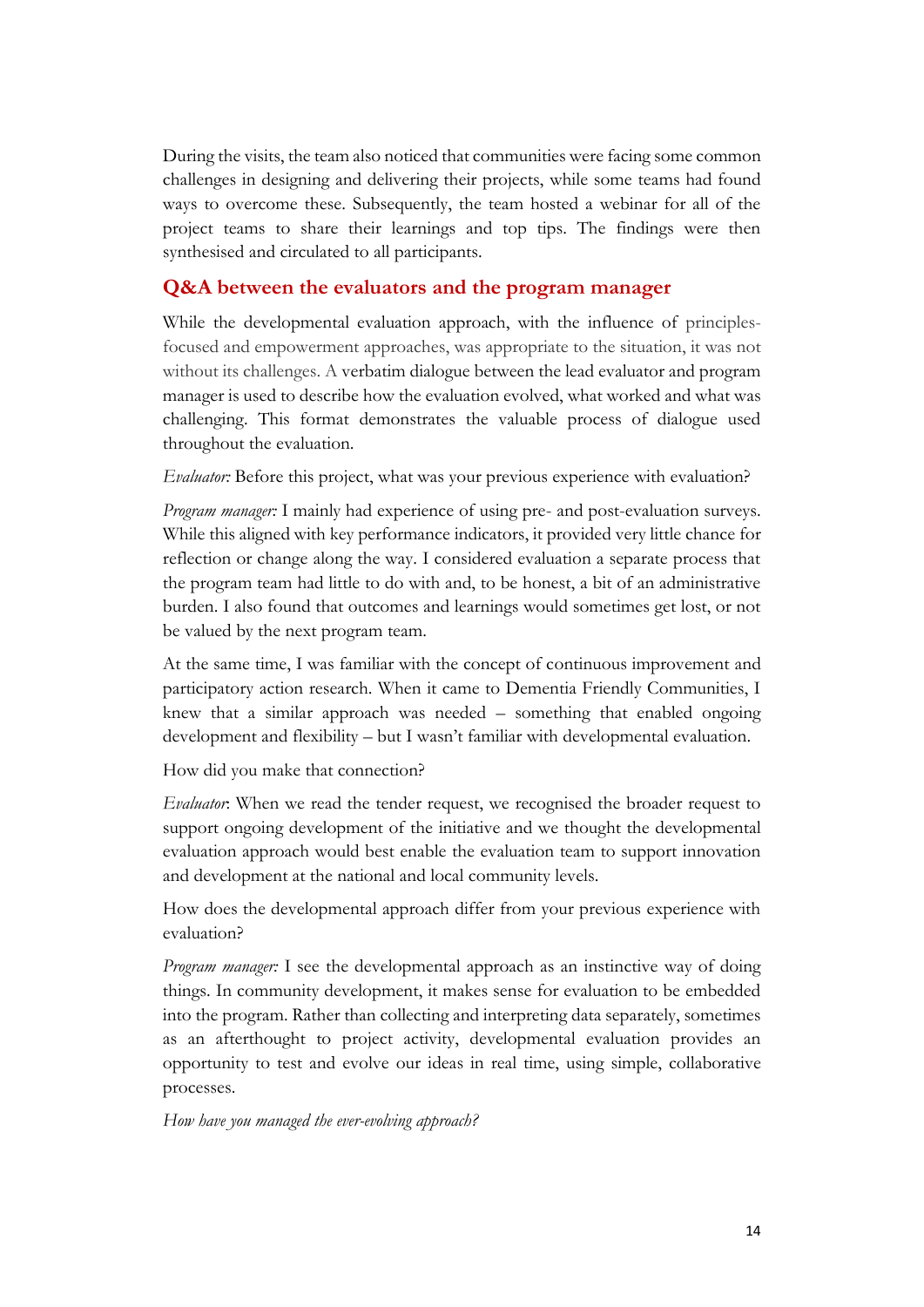*Evaluator*: Being brought in at the outset helped us to establish the relationships and trust required to support a developmental approach. This has enabled us to have open conversations, support critical reflection on the data, and think creatively about what this means for the next steps for the program and the evaluation.

It has also allowed us to negotiate the evaluation tasks and budget as needs emerge. In an ideal world, you would be able to confirm the budget for a developmental evaluation each year when the scope of work become clear. In reality, NGOs often have a set budget for evaluation tied to overall program funding. So, it's important to be able to negotiate the scope of tasks within the budget and have the program team support data collection.

*Program manager:* I agree – we've been able to manage the evolutions well because the funder requirements were not overly specified.

There have still been challenges though. What have you learned from these? Is there anything you would do differently?

*Evaluator:* We're always adaptive to emerging needs, but not *this* adaptive. In the early stages, it was sometimes difficult to keep up. And while we had a strong relationship, the evaluation team weren't as well connected to senior management and the Hub developers. This meant decisions were made to change our surveys in a way that made analysis difficult, but we quickly realised this and were able to course correct. We also haven't been as connected to the staff delivering the face-to-face awareness sessions, so it's been harder to engage them in the evaluation.

The other challenge was something we often face: people fear evaluation because they see it as something more akin to auditing or a personal performance review (Maloney, 2018). When we agreed to visit the funded communities, some were concerned that we were there to judge them and that it was too early for us to assess progress. But we worked together to overcome this. Taking a capacity building approach has helped to demystify the process and support communities to identify the data they need to reflect on and evolve their activities.

We also think that because the developmental approach recognises that outcomes and activities are appropriately iterative in a community development context, it reduces some of the fear about evaluation and helps people to see how evaluation can support development and learning.

*Program manager*: Yes, while some of our project teams feared possible judgement, and were hesitant about the burden of data collection, this soon turned around as we developed good working relationships and open communication – over the phone and face-to-face. The fear is also reduced once people understand that evaluation can support program development.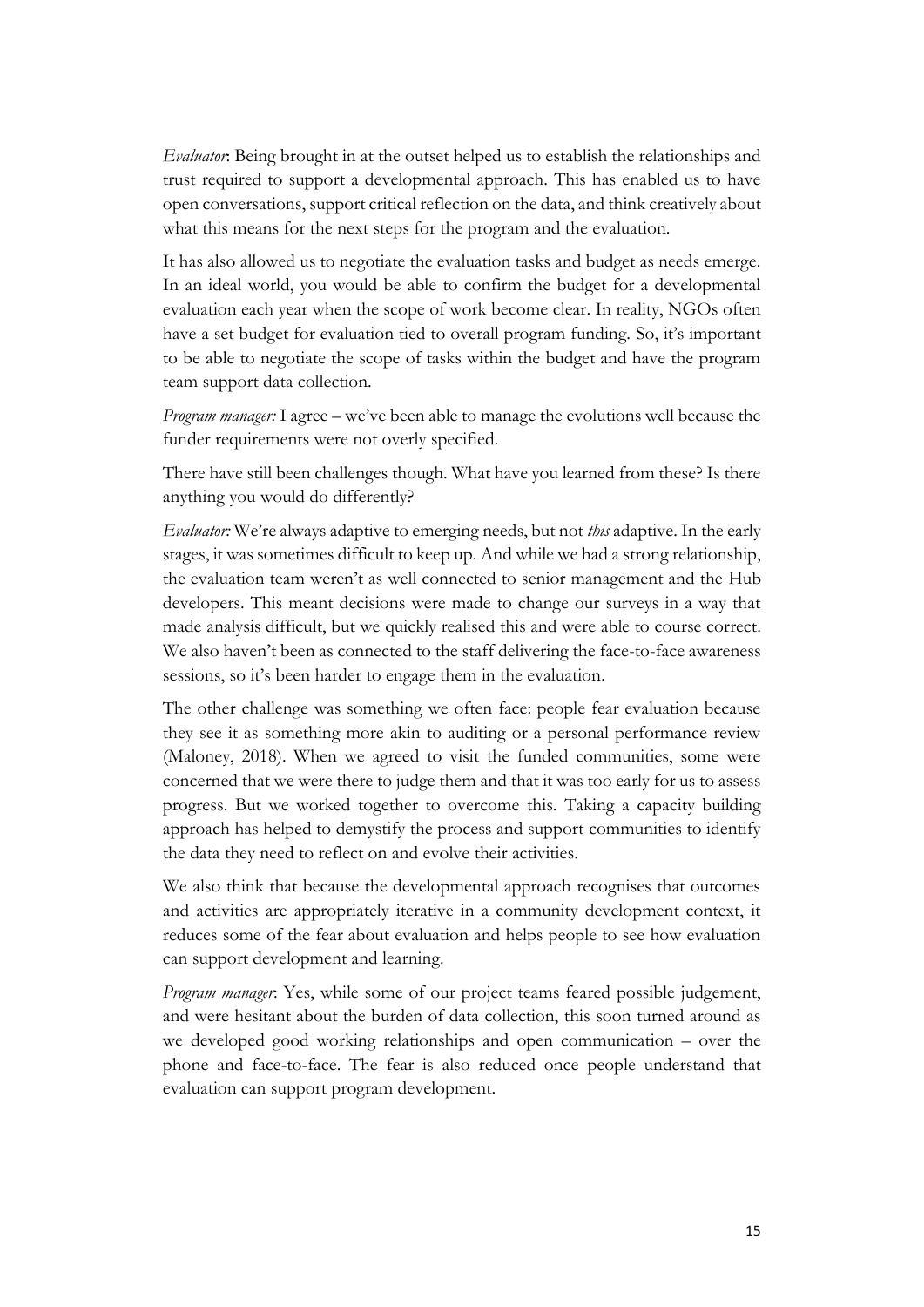*Evaluator*: It also helped that you were supportive of the approach and could talk to the community representatives about how the evaluation was working at a national level.

*Program manager*: Yes. Personally, I didn't fear the evaluation as I was lucky enough to be involved in writing the tender. I was clear on what the program requirements were and saw the evaluation as an opportunity for us all to work together, learn and evolve.

*Evaluator:* What has surprised you about the evaluation?

*Program manager:* It has surprised me how simple it can be to support communities to understand evaluation as a resource, rather than an administrative task for funders. Our case study communities were very generous as they opened up and trusted the process, participating enthusiastically in interviews and focus groups.

In addition, I think that sometimes we assume evaluators are the experts and will know it all. But this process has shown that everyone brings their own expertise to the team. We've needed trust and understanding that both program and evaluation teams are learning and evolving; it's a two-way process.

What has surprised you as evaluators?

*Evaluator*: Probably how the two-way process has evolved – first with the national program team, and then with the funded communities.

People often think of evaluation as a technical exercise – all about measurement and metrics. However, evaluation is about values; it has strategic and human dimensions. Interpersonal relationships are always important to evaluation, but they are critical in developmental evaluation (Patton, 2011). They're key to building trust and credibility with stakeholders, so they are willing to speak openly with you; this plays a big role in whether your findings are accepted and acted on.

In a developmental evaluation you essentially become part of the program team – walking alongside them, but also challenging them to critically reflect on what the data is telling them. We've been surprised at how open the program team and you, in particular, have been to this relationship and to using the evaluation to inform learning.

We were also surprised by the extent to which the interview process with the community engagement project teams supported valuable reflection. This reminds us of what we sincerely believe – that the process is as important as the product. This belief is only realised when stakeholders openly engage in the process.

It has been extremely rewarding to see evaluation used in real time to inform the ongoing development of a community development initiative so that it best meets the needs of those involved.

What has been most valuable to you in the evaluation?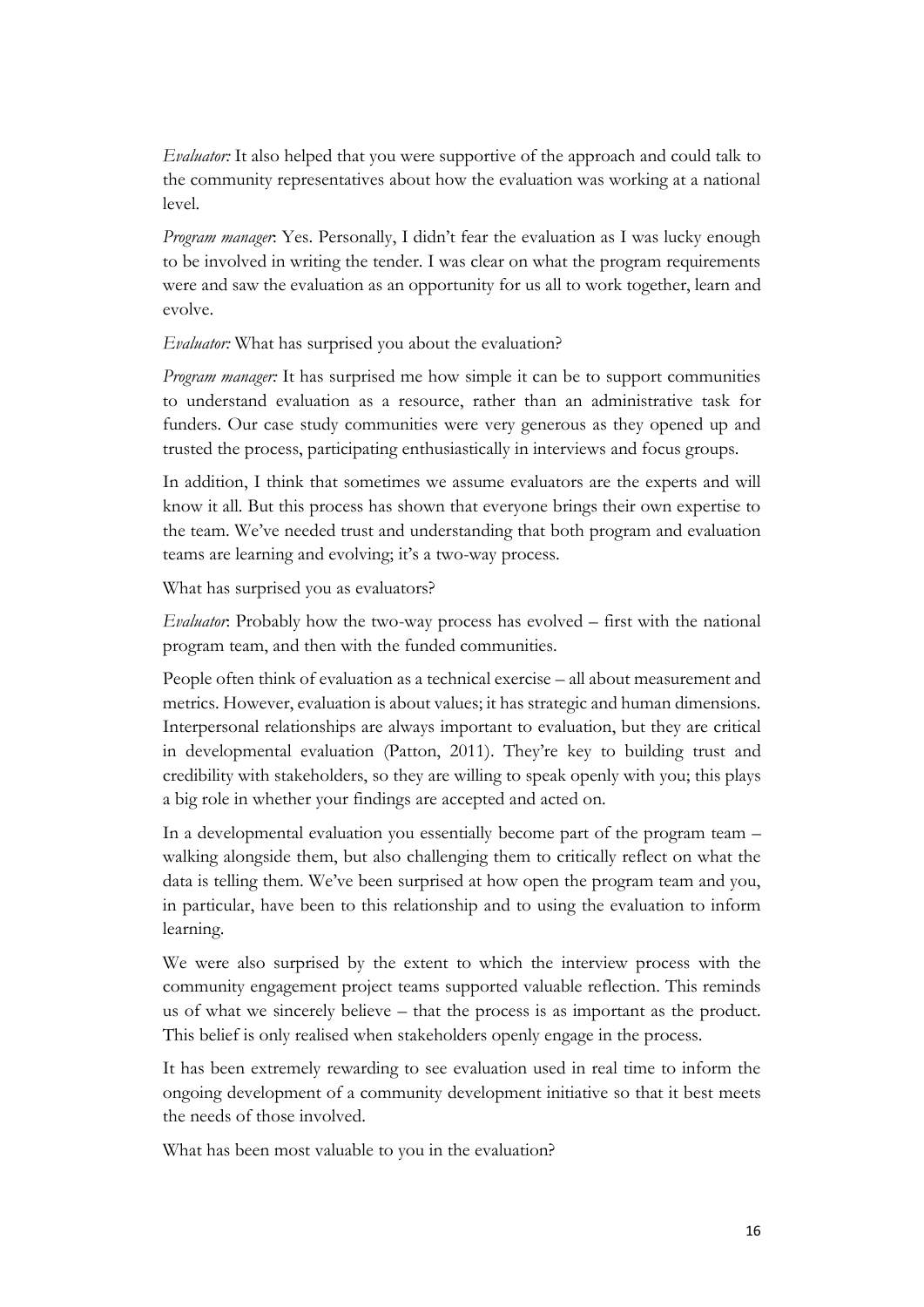*Program manager:* Dementia Friendly Communities is a complex program, so having professional and informed advice from the evaluation team has been invaluable. Getting to the heart of local issues and being clear on what we are trying to achieve has empowered us all to move forward, try new things, and not impose what we think *should* happen on local communities – instead letting things evolve naturally.

A great example of this was the development of the video case studies. Initially, we asked the evaluation team to write case studies about the communities. But, in talking to the teams, we realised that what they were achieving could not only be used for the evaluation but showcased to support broader public engagement with the program, so the video case study approach emerged. The conversations during the visits also provided the catalyst for a webinar to support reflection and shared learning across the projects, which the teams found valuable.

## **Conclusion**

While there has been much scepticism about evaluation among community development theorists and practitioners these concerns seem to relate primarily to traditional formative and summative evaluation, as well as the reporting requirements set by some funding bodies.

This article has identified developments in evaluation that provide promise for evaluation of community development. Approaches include developmental, empowerment and principles-focused evaluation. These enable community ownership, recognise the developmental and iterative nature of community development initiatives, and have a focus on continuous development and learning.

Developmental evaluation was designed to support the evaluation of innovation and interventions into complex, adaptive systems. Community development shares the characteristics of complex, adaptive systems including non-linearity, emergence, dynamism, adaption, uncertainty, and co-evolution. Developmental evaluation also addresses many of the concerns community development theories and practitioners hold about traditional evaluation – it recognises the need to value and understand emergence, ensure accountability to community, and collect data (including qualitative data) that is meaningful to the current state of evolution of the program.

A developmental evaluation approach, influenced by empowerment evaluation and principles-focused evaluation, has effectively supported the ongoing development of the three-year Dementia Friendly Communities program. The foundation for success has been the trusting relationship between the program and evaluation teams. Having the evaluation team involved from the outset enabled this trust to be established. Trust has enabled the evaluation team to walk alongside the program team, supporting critical reflection on their ideas in the initial design phase, and then on the data once rollout commenced. Trust also enabled us to overcome funded community project teams' concerns about evaluation and support open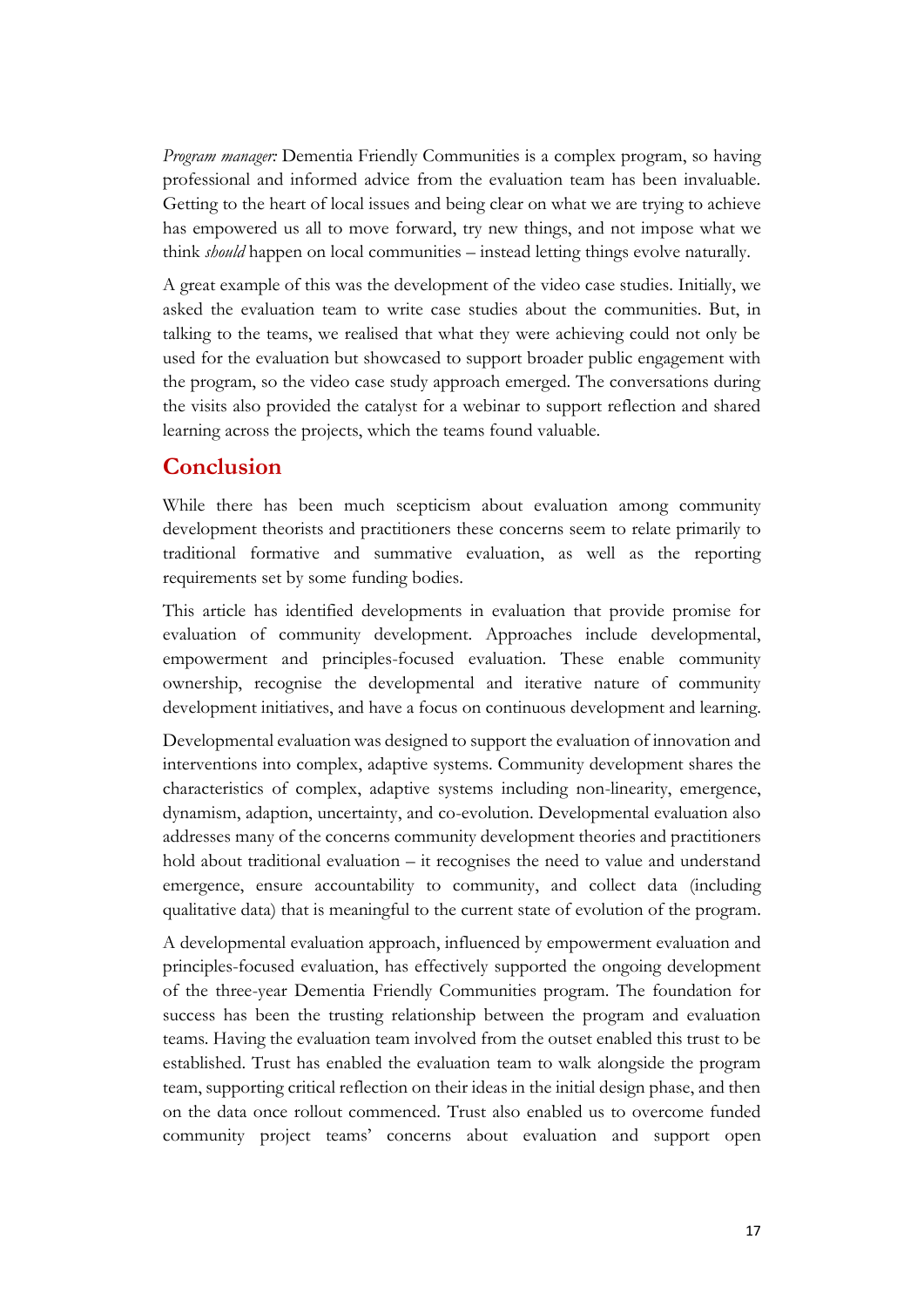conversation and a reflective process to strengthen their initiatives. Trust has also been important to moving beyond a traditional contract management relationship in which milestones are ticked off. This foundation has enabled us to continually evolve our evaluation plans, responding flexibly and adaptively to what emerges as the most important focus for program development at any given time.

However, a developmental approach may not be suitable in all contexts, as it is not without challenges. It requires time, sufficient budget and budget flexibility, a program team open to being challenged, organisational leadership support, and an evaluation team with strong skills in mixed methods and engagement, as well as agility. Likewise, principles-focused and empowerment evaluation are suited to particular contexts and rely on certain enablers.

To ensure that evaluation is useful rather than a burden, or an inhibitor, to community development, there is a need for funding bodies to recognise the need for methodological appropriateness rather than seeing randomised control trials at the top of an evidence hierarchy. Evaluators and community development practitioners may need to argue the case for appropriate approaches. By focusing on measuring what matters and what is meaningful, evaluation can support accountability to communities, funding bodies and policy makers.

#### **References**

- Alzheimer's Disease International. (undated). *Dementia Friendly Communities – Key Principles.* Retrieved from [https://www.alz.co.uk/adi/pdf/dfc-principles.pdf.](https://www.alz.co.uk/adi/pdf/dfc-principles.pdf)
- Brandon, P.R., & Singh. J.M. (2009). The strength of the methodological warrants for the findings of research on program evaluation use. *American Journal of Evaluation*, 30(3), pp. 123–157.
- Campbell, D., Pyett, P., & McCarthy, L. (2007). Community development interventions to improve Aboriginal health: Building an evidence base. *Health Sociology Review*, 16, pp. 304–31.
- Caracelli, V. (2000). Evaluation use at the threshold of the twenty-first century. In V.J. Caracelli & H. Preskill (Eds.), *The Expanding Scope of Evaluation Use*. *New Directions for Evaluation*, pp. 88, 99–110.
- Chinman, M., Hunter, S. B., Ebener, P., Paddock, S. M., Stillman, L., Imm, P., & Wandersman, A. (2008). The getting to outcomes demonstration and evaluation: an illustration of the prevention support system. *American journal of community psychology*, 41(3-4), pp. 206-24.
- Craig, G. (2002). Towards the Measurement of Empowerment: The Evaluation of Community Development. *Community Development*, 33(1), pp. 124-146.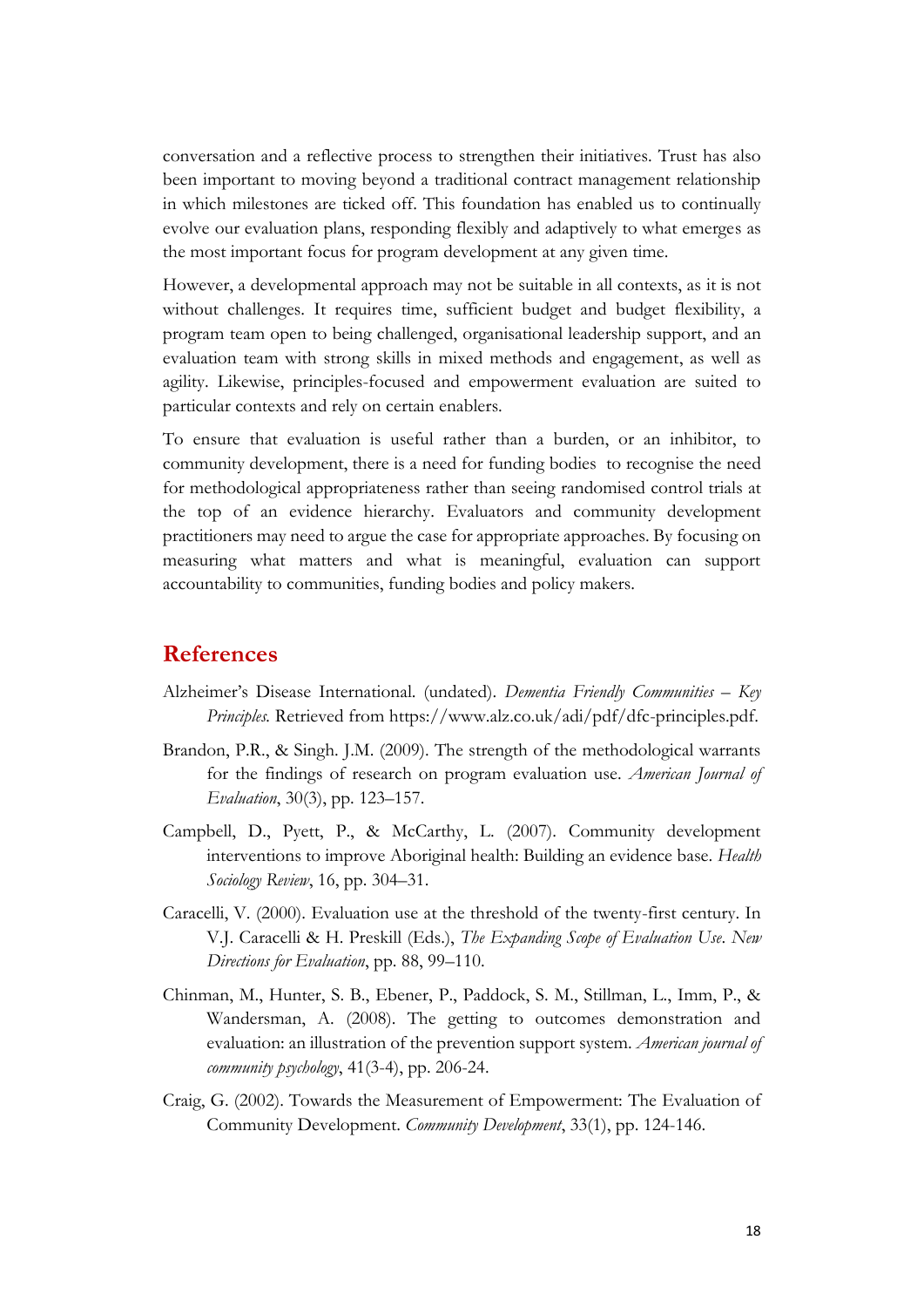- Donaldson, S.I., Patton, M.Q., Fetterman, D.M. and Scriven, M. 2010. The 2009 Claremont Debates: The Promise and Pitfalls of Utilization-Focused and Empowerment Evaluation, Journal of MultiDisciplinary Evaluation, 6(13), pp. 15–57.
- Epstein, I., Tripodi, T., & Fellin, P. (1973). Community Development Programmes and their Evaluation. *Community Development Journal*, 8(1), pp. 28-36.
- Fetterman, D. (2015). Introduction: History and Overview. In Fetterman, D., Kaftarian, S.J. and Wandersman, A. (eds.). *Empowerment evaluation: Knowledge and Tools for Self-assessment, Evaluation Capacity Building, and Accountability*, Second Edition. SAGE Publications Inc., USA.
- Fetterman, D. (2017). Transformative Empowerment Evaluation and Freirean Pedagogy: Alignment with an Emancipatory Tradition. *New Directions for Evaluation* (155): 111–126.
- Fetterman, D.M., Rodriguez-Campos, L., & Zukowksi, A.P. (2018). *Collaborative, Participatory and Empowerment Evaluation*. The Guilford Press, New York.
- Fetterman, D., Kaftarian, S.J., & Wandersman, A. (2015). *Empowerment evaluation: Knowledge and Tools for Self-assessment, Evaluation Capacity Building, and Accountability*, Second Edition. SAGE Publications Inc., USA.
- Funnel, S.C., & Rogers, P.J. (2011). *Purposeful Program Theory: Effective Use of Theories of Change and Logic Models*. John Wiley and Sons Ltd, UK.
- Gamble, J. (2008). *A Developmental Evaluation Primer*. JW McConnell Family Foundation. Retrieved from [http://vibrantcanada.ca/files/developmental\\_evaluation\\_primer\\_1.pdf.](http://vibrantcanada.ca/files/developmental_evaluation_primer_1.pdf)
- Gilchrist, A., & Taylor, M. (2016). *The Short Guide to Community Development*. Bristol University Press.
- Hutchinson, K. and Coyle, J. (2014). 'Developmental Evaluation: Perspectives from an Internal vs. External Evaluator', *Adventures in Evaluation*, 28 June 2014.
- Kenny, S. (2002). *Evaluation and Community Development: Mantras, challenges and dilemmas.* Paper presented at the 2002 Australasian Evaluation Society International Conference. Retrieved from [https://www.aes.asn.au/images/stories/files/conferences/2002/papers/Ke](https://www.aes.asn.au/images/stories/files/conferences/2002/papers/Kenny.pdf) [nny.pdf.](https://www.aes.asn.au/images/stories/files/conferences/2002/papers/Kenny.pdf)
- Kenny, S. (2007). *Developing Communities for the Future* (3rd ed.). Thompson, South Melbourne.
- Kretzmann, J., & McKnight, J.P. (1996). Assets‐based community development. *National Civic Review*, 85(4), pp. 23–29.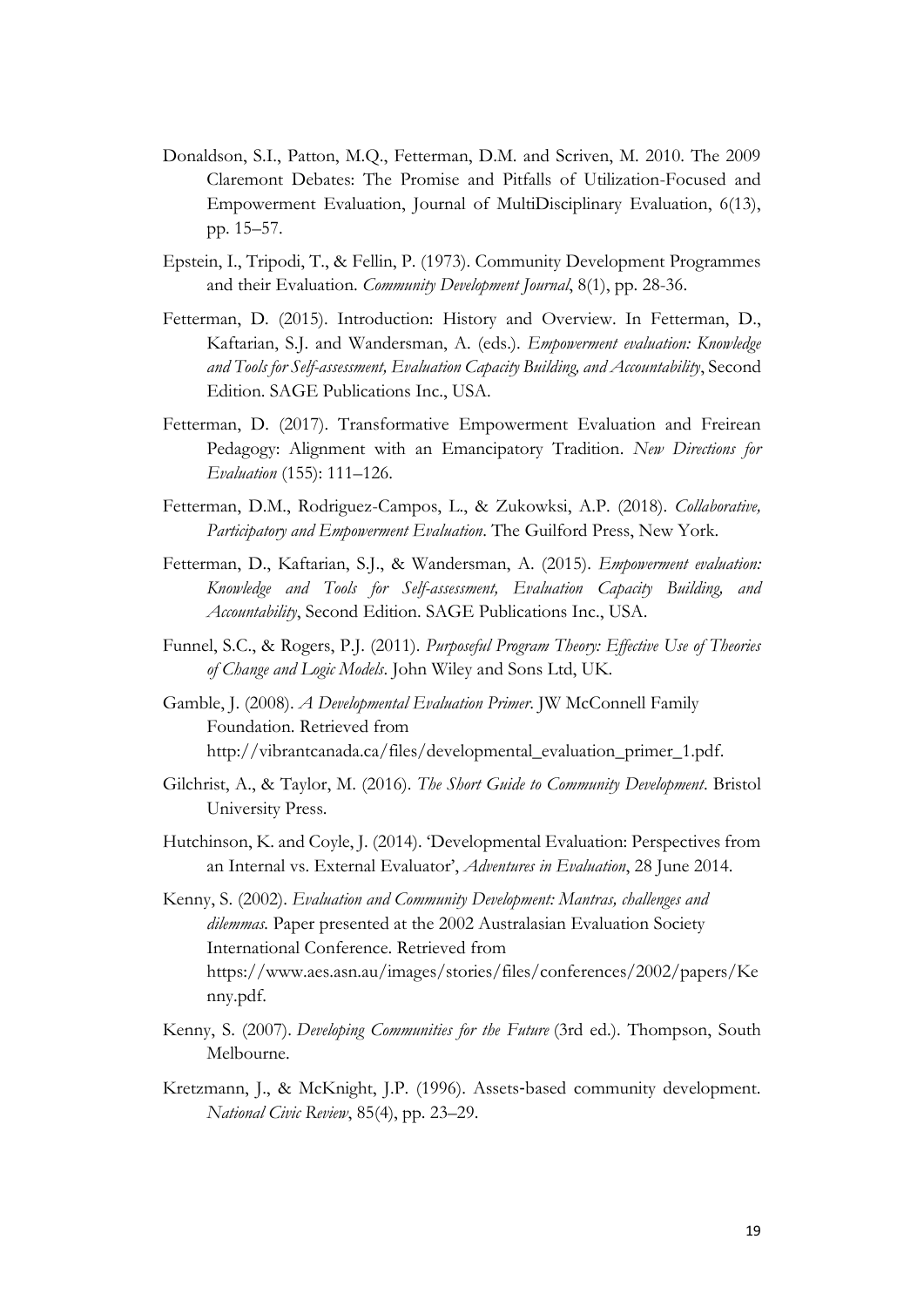- Labonte, R. (1993). Community Development and Partnerships. *Canadian Journal of Public Health*, 84, pp. 237–40.
- Liket, K., Rey-Garcia, M., & Maas, K E. (2014). Why Aren't Evaluations Working and What to Do About It: A Framework for Negotiating Meaningful Evaluation in Non-profits. *American Journal of Evaluation*, 35(2), pp. 171-188.
- Maloney, J. (2018). Evaluation What's the Use? *Evaluation Journal of Australasia*.
- McKegg, K. (2014). *Kate discusses Developmental Evaluation*. Collective Impact 2014 Conference. The Knowledge Institute. Retrieved from [https://knowledgeinstitute.co.nz/2015/10/02/video-kate-discusses](https://knowledgeinstitute.co.nz/2015/10/02/video-kate-discusses-developmental-evaluation/)[developmental-evaluation/.](https://knowledgeinstitute.co.nz/2015/10/02/video-kate-discusses-developmental-evaluation/)
- Patton, M.Q. (2007). Developmental Evaluation: Evaluation for the Way We Work. *The Nonprofit Quarterly*, pp. 28-33.
- Patton, M.Q. (2008). *Utilization-Focused Evaluation*. 4th Edition. SAGE Publications Inc. US.
- Patton, M.Q. (2011). *Developmental Evaluation: Applying Complexity Concepts to Enhance Innovation and Use*. Guilford Publications, USA.
- Patton, M.Q. (2014). Fools' Gold: The Widely Touted Methodological "Gold Standard" Is Neither Golden Nor A Standard. Retrieved from [https://www.betterevaluation.org/en/blog/fools\\_gold\\_widely\\_touted\\_met](https://www.betterevaluation.org/en/blog/fools_gold_widely_touted_methodological_gold_standard) [hodological\\_gold\\_standardR](https://www.betterevaluation.org/en/blog/fools_gold_widely_touted_methodological_gold_standard)awsthorne, M., & Howard, A. (2011). *Working with Communities*. Common Ground Publishing, Champaign, Illinois.
- Patton, M.Q. (2017). *Principles-Focused Evaluation: The GUIDE.* Guilford Publications, USA.
- Patton, M.Q., & Cabaj, M. (2015). Developmental Evaluation: Principles in Practice. *Tamarack: An Institute for Community Engagement*. Retrieved from [https://www.youtube.com/watch?v=sKyCn2NSgMQ.](https://www.youtube.com/watch?v=sKyCn2NSgMQ)
- Patton, M.Q., McKegg, K., & Wehipeihana, N. (2015). *Developmental Evaluation Exemplars: Principles in Practice*. Guilford Press, USA.
- Peter, H., Rossi, P.H., Lipsey, M.W., & Freeman, H.E. (2004). *Evaluation: A Systematic Approach*. 7th Edition. SAGE Publications, Inc, USA.
- *NSW Service for the Treatment and Rehabilitation of Torture and Trauma Survivors (STARTTS).* (2012). Community Development Evaluation Manual. STARTTS. Carramar, Australia.
- Vo, A.T., & Christie, C.A. (2015). Advancing research on evaluation through the study of context. In P.R. Brandon (Ed.), *Research on Evaluation. New Directions for Evaluation*, 148, pp. 43–55.
- Wadsworth Y. (1991). *Everyday Evaluation on the Run.* Action Research Issues Associated Inc. Melbourne.